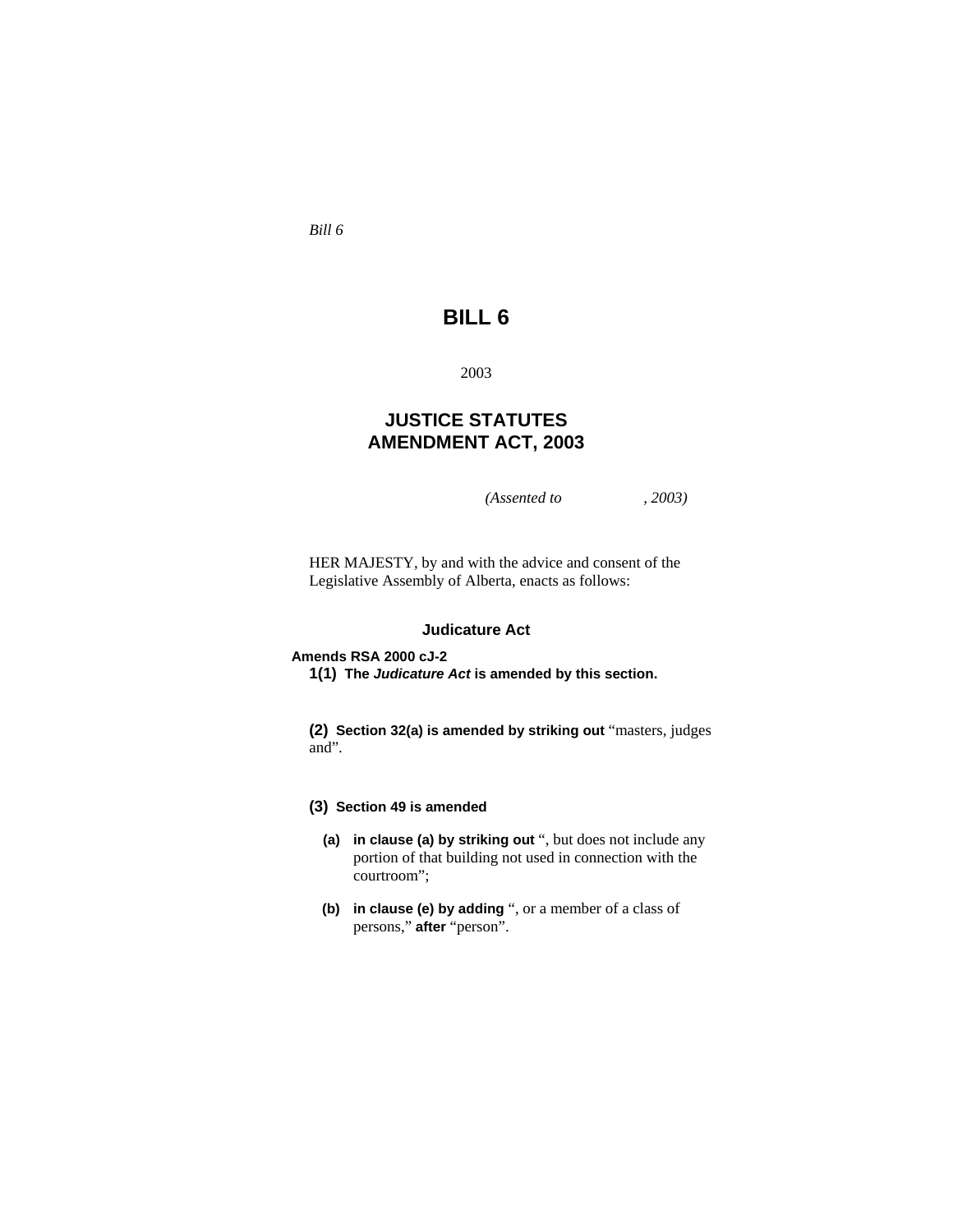- **(4) Section 50 is amended**
	- **(a) in subsection (1) by adding** "or a class of persons" **after**  "persons";
	- **(b) in subsection (2) by striking out** "appointed under subsection  $(1)$ ".

# **Petty Trespass Act**

**Amends RSA 2000 cP-11** 

**2(1) The** *Petty Trespass Act* **is amended by this section.** 

**(2) Section 2 is amended by striking out** "\$100" **and substituting** "\$2000".

- **(3) Section 5 is repealed.**
- **(4) This section comes into force on Proclamation.**

# **Trespass to Premises Act**

#### **Amends RSA 2000 cT-7**

**3(1) The** *Trespass to Premises Act* **is amended by this section.** 

**(2) Section 3 is amended by striking out** "\$1000" **and substituting** "\$2000".

**(3) Section 6 is repealed.**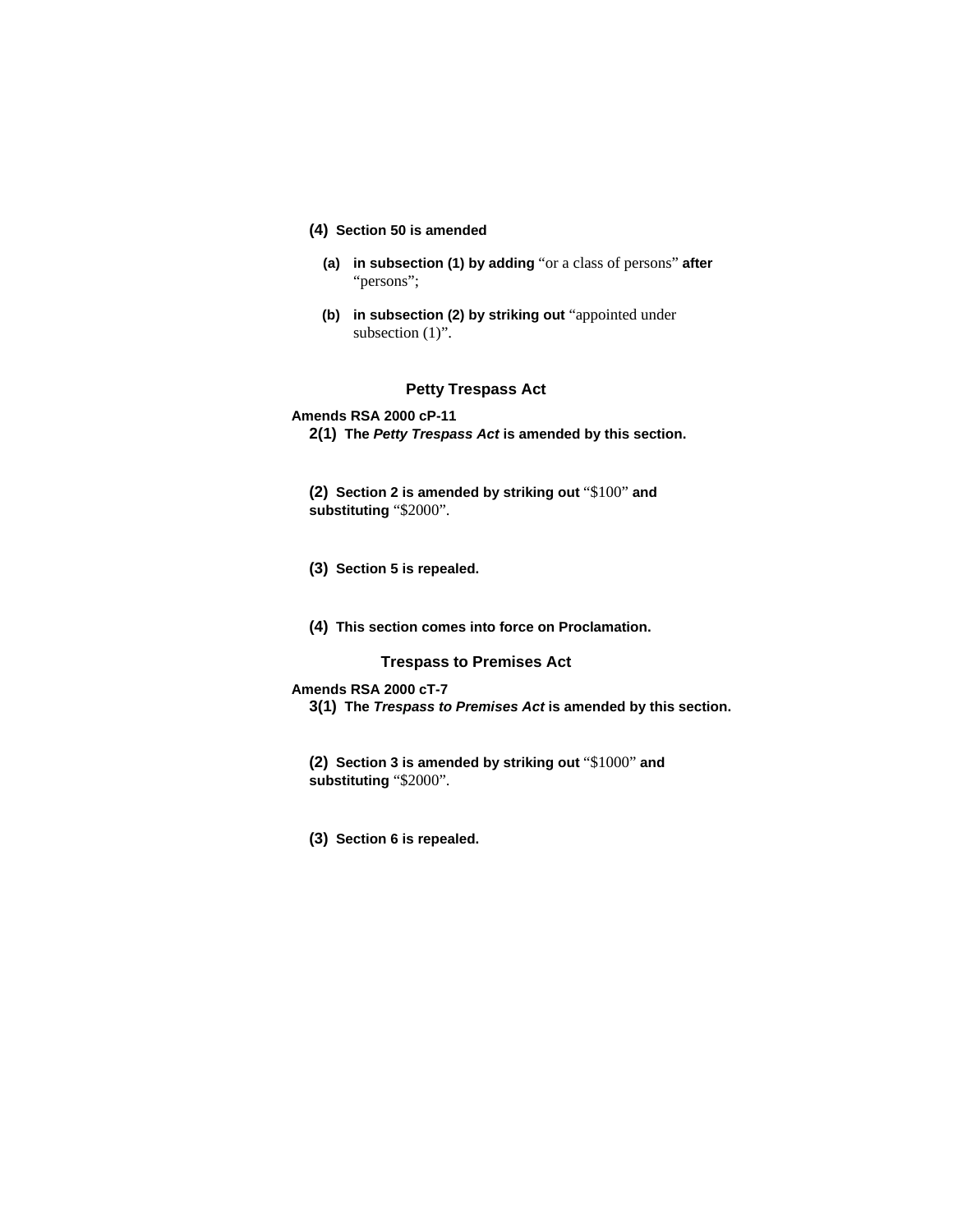**(4) This section comes into force on Proclamation.**

# **Young Offenders Act**

#### **Amends RSA 2000 cY-1**

**4(1) The** *Young Offenders Act* **is amended by this section.** 

**(2) The title of the Act is repealed and the following is substituted:**

# **YOUTH JUSTICE ACT**

- **(3) Section 1 is amended** 
	- **(a) in subsection (1)** 
		- **(i) in clause (b) by striking out** "under the age of 12 years" **and substituting** "less than 12 years old";
		- **(ii) in clause (c) by adding** "before April 1, 2003" **after**  "under this Act":
		- **(iii) in clause (d) by striking out** "*Young Offenders*" **and substituting** "*Youth Criminal Justice*";
		- **(iv) by repealing clause (m) and substituting the following:**
			- (m) "young person" means a person who is or, in the absence of evidence to the contrary, appears to be 12 years old or older, but less than 18 years old and, if the context requires, includes any person who is charged under this Act with having committed an offence while the person was a young person or who is found guilty of an offence under this Act;
		- **(v) in clause (n) by adding** "justice" **after** "youth" **wherever it occurs;**
		- **(vi) in clause (o) by adding** "justice" **after** "youth";
		- **(vii) by adding the following after clause (o):**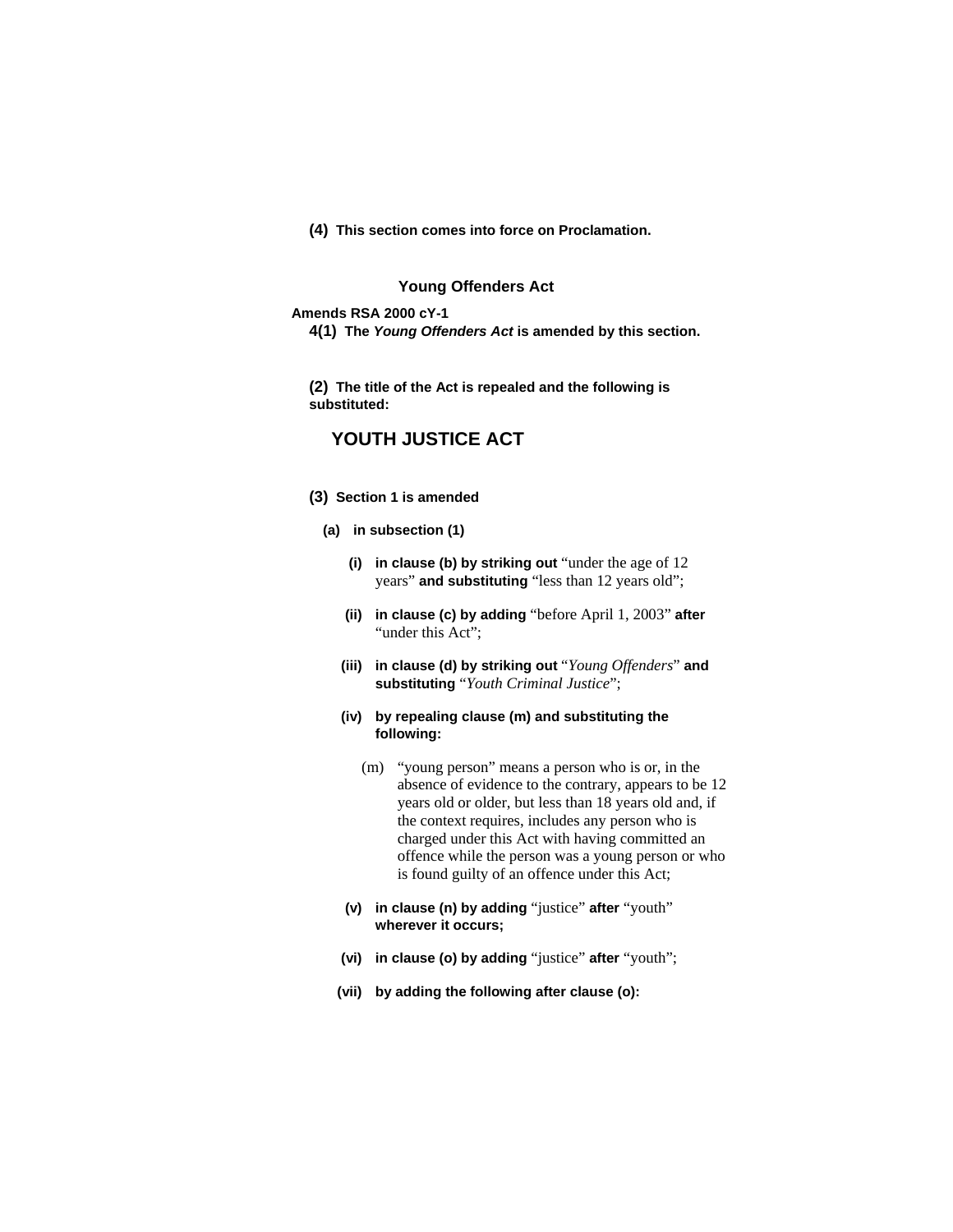(o.1) "youth sentence" means a sentence imposed under this Act and includes a confirmation or a variation of a youth sentence;

#### **(b) by adding the following after subsection (2):**

**(3)** On and after April 1, 2003, a disposition is deemed to be a youth sentence.

### **(4) Section 3 is amended**

- **(a) in subsection (1)** 
	- **(i) by striking out** "Alternative measures" **and substituting** "Extra-judicial sanctions";
	- **(ii) in clause (a) by striking out** "the measures" **and**  substituting "the sanctions";
	- **(iii) in clauses (a), (b), (c) and (d) by striking out**  "alternative measures" **wherever it occurs and substituting** "extra-judicial sanctions";
- **(b) in subsection (2)** 
	- **(i) by striking out** "Alternative measures" **and substituting** "Extra-judicial sanctions";
	- **(ii) in clause (b) by striking out** "youth court" **and substituting** "youth justice court";
- **(c) in subsections (3) and (4) by striking out** "alternative measures" **wherever it occurs and substituting**  "extra-judicial sanctions";
- **(d) in subsection (4)(a) by striking out** "youth court" wherever it occurs and substituting "youth justice court";
- **(e) in subsection (4)(b)**
	- **(i) by striking out** "making a disposition" **and**  substituting "imposing a youth sentence";
	- **(ii) by adding** "justice" **after** "youth" **wherever it occurs.**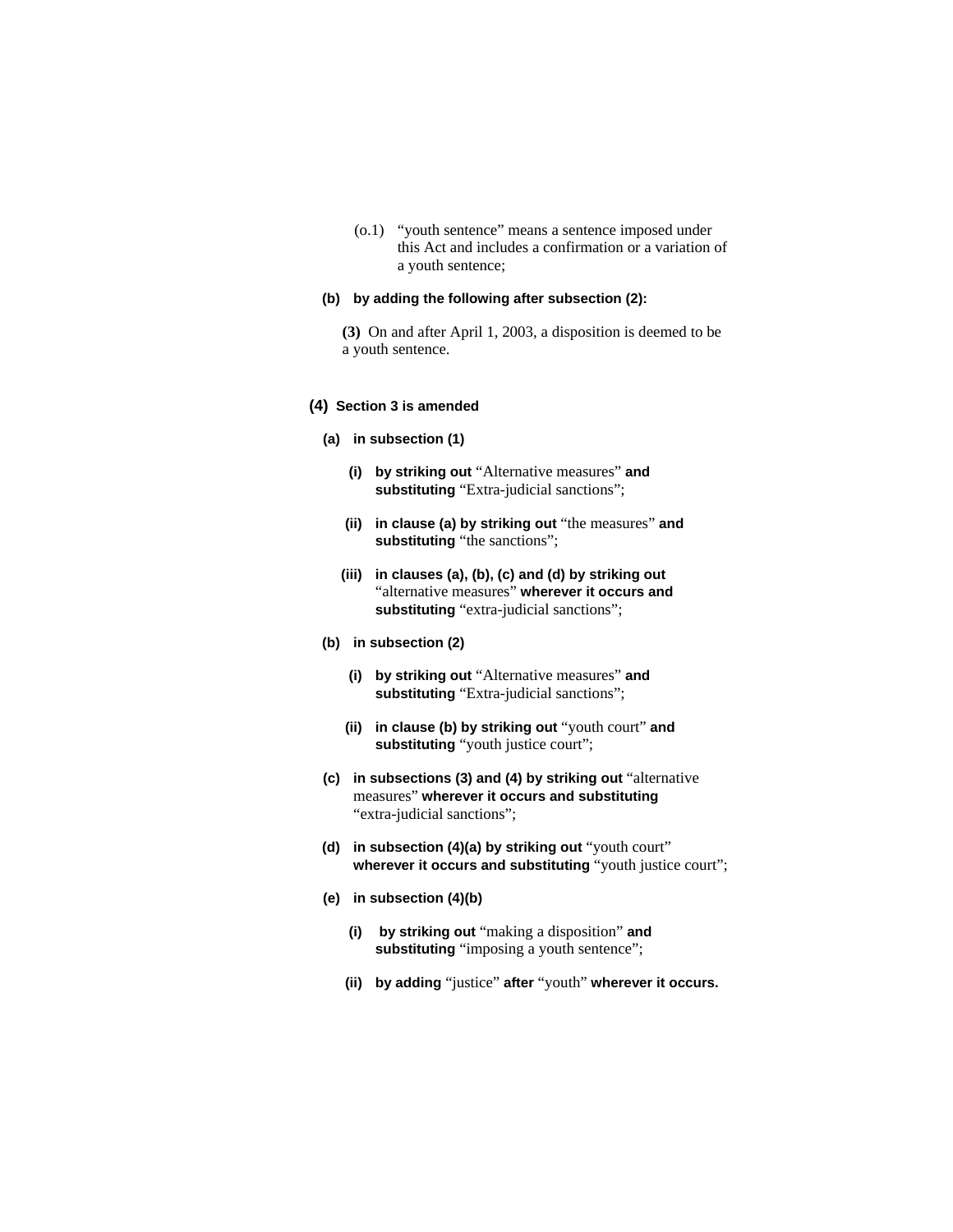**(5) Section 9 is amended by striking out** "Subsections 8(2) to (7) of the federal Act apply" **and substituting** "Section 33 of the federal Act applies".

### **(6) Section 14 is amended**

- **(a) in subsection (1)** 
	- **(i) by striking out** "youth court" **and substituting** "youth justice court";
	- **(ii) by striking out** "making a disposition" **and**  substituting "the imposition of a youth sentence";
	- **(iii) by striking out** "pre-disposition" **and substituting**  "pre-youth-sentence";

# **(b) in subsection (2)**

- **(i) by striking out** "pre-disposition" **and substituting**  "pre-youth-sentence";
- **(ii) in clause (b)(iii) by adding** "youth sentences," **before**  "sentences or";
- **(c) in subsections (3), (5), (6), (7) and (8) by striking out**  "youth court" **wherever it occurs and substituting** "youth justice court";
- **(d) in subsections (3) to (10) by striking out** "pre-disposition" **and substituting** "pre-youth-sentence".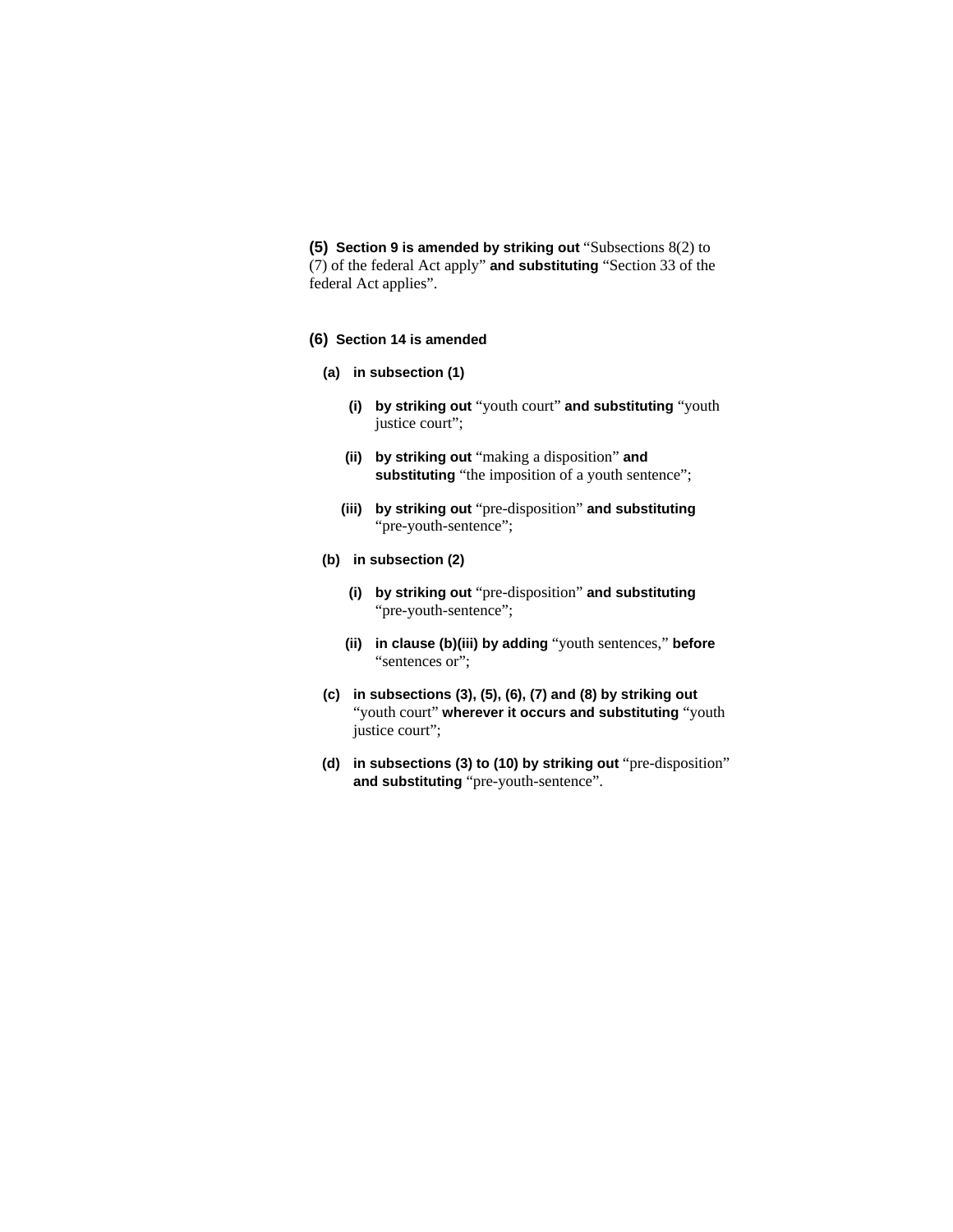# **(7) Section 15 is amended**

- **(a) in subsection (1)** 
	- **(i) by striking out** "youth court" **and substituting** "youth justice court";
	- **(ii) by striking out** "make a disposition" **and substituting**  "impose a youth sentence";
- **(b) in subsection (4)** 
	- **(i) by striking out** "youth court" **wherever it occurs and substituting** "youth justice court";
	- **(ii) in clause (c) by striking out** "\$500" **and substituting**  "\$1000";
- **(c) in subsection (5)** 
	- **(i) by striking out** "youth court" **wherever it occurs and substituting** "youth justice court";
	- **(ii) by adding** "or in addition to" **after** "instead of";
	- **(iii) by striking out** "or" **at the end of clause (a), adding**  "or" **at the end of clause (b) and adding the following after clause (b):**
		- (c) both the performance of community service described in clause (a) and probation described in clause (b).
- **(d) in subsection (6) by striking out** "disposition is made" **and substituting** "youth sentence is imposed" **and by striking out** "dispositions" **and substituting** "youth sentences";
- **(e) in subsection (7) by striking out** "disposition made" **and substituting** "youth sentence imposed" **and by striking out**  "the disposition" **and substituting** "the youth sentence";
- **(f) in subsection (8) by striking out** "disposition" **and substituting** "youth sentence".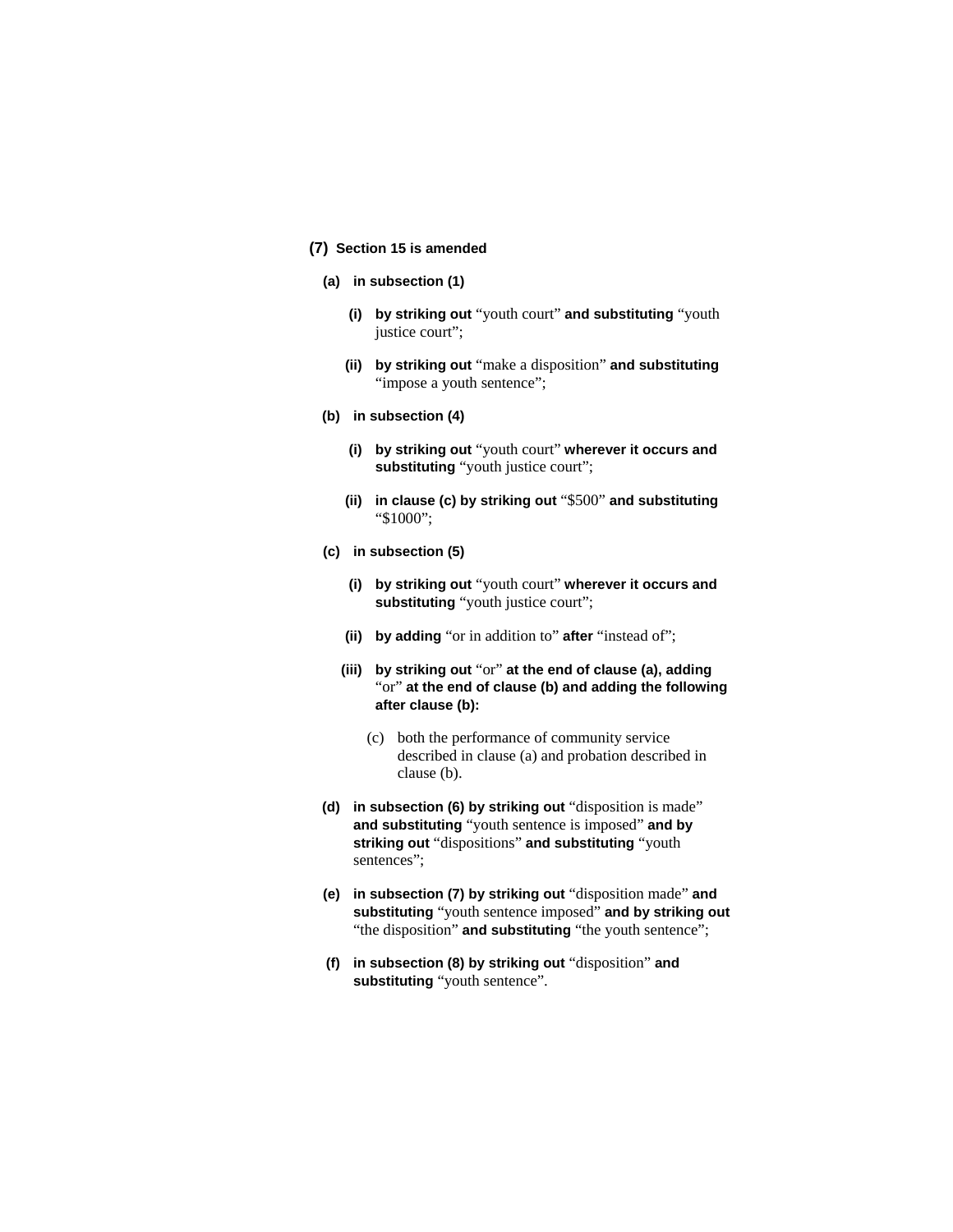- **(8) Section 16 is amended** 
	- **(a) in subsection (1) by striking out** "youth court" **and substituting** "youth justice court";
	- **(b) in subsection (2)** 
		- **(i) by striking out** "disposition may be made" **and substituting** "youth sentence may be imposed";
		- **(ii) by striking out** "youth court" **and substituting** "youth justice court";
		- **(iii) in clause (a) by striking out** "disposition is made" **and substituting** "youth sentence is imposed" **and by striking out** "such a disposition" **and substituting**  "such a youth sentence";
		- **(iv) in clause (b) by striking out** "disposition" **and substituting** "youth sentence";
	- **(c) in subsection (3) by striking out** "disposition may be made" **and substituting** "youth sentence may be imposed" **and by striking out** "the disposition" **and substituting** "the youth sentence";
	- **(d) in subsection (4)** 
		- **(i) by striking out** "youth court" **and substituting** "youth justice court";
		- **(ii) by striking out** "disposition has been made" **and substituting** "youth sentence has been imposed" **and by striking out** "the disposition" **and substituting** "the youth sentence".
- **(9) Section 17 is amended** 
	- **(a) in subsection (1) by striking out** "disposition given" **and substituting** "youth sentence imposed";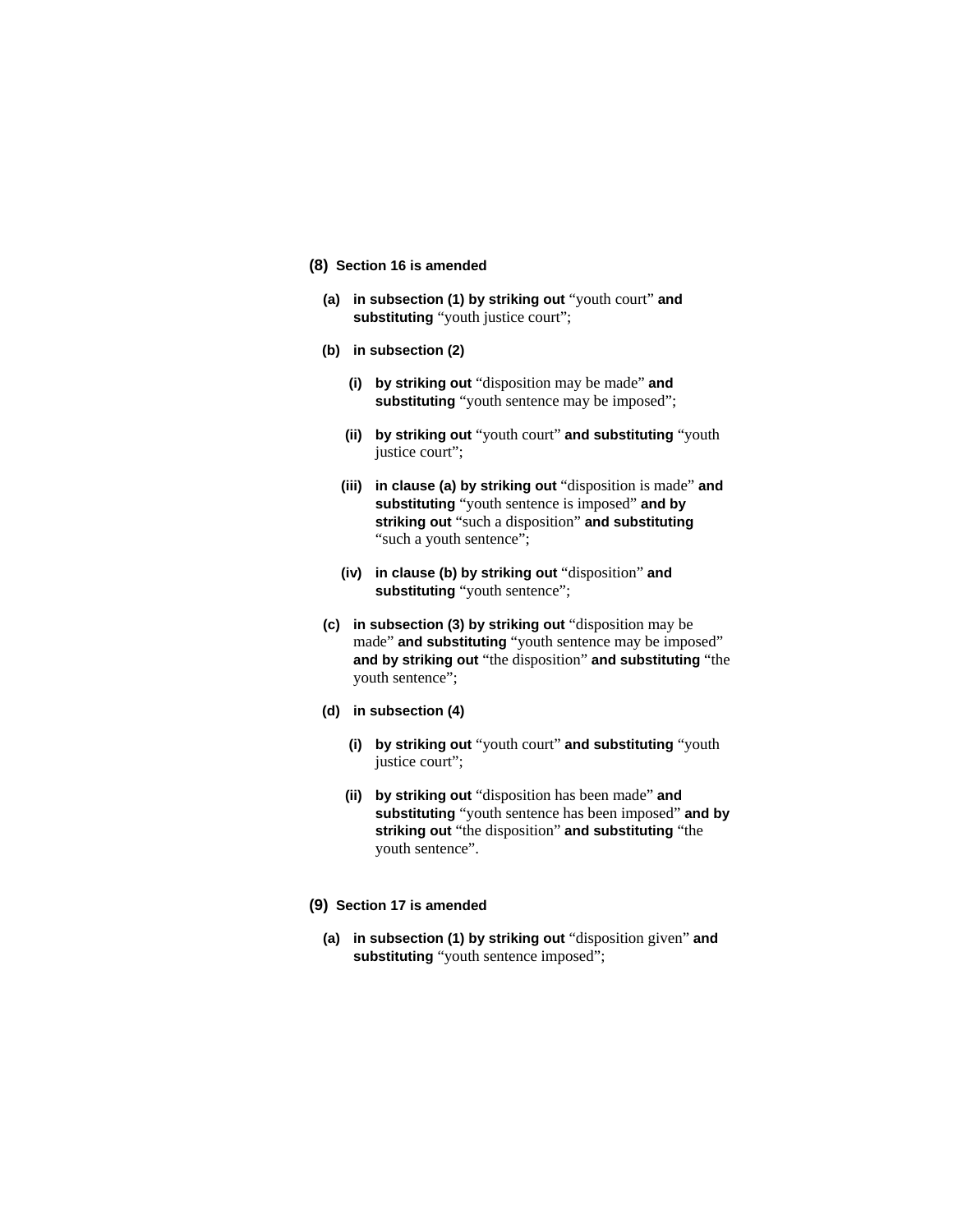- **(b) in subsection (2)(h) by striking out** "the good conduct of the young person and for preventing the commission by the young person of other offences" **and substituting** "the young person's good conduct and for preventing the young person from repeating the offence or committing other offences";
- **(c) in subsection (3)(b) by striking out** "ascertain" **and substituting** "confirm";
- **(d) in subsection (6) by adding** "or of a parent to receive a copy of the order" **before** "does not affect";
- **(e) by repealing subsection (7) and substituting the following:**
	- **(7)** A probation order comes into force
	- (a) on the date on which the order is made, or
	- (b) if a young person receives a youth sentence that includes a period of custody, at the end of the period of custody.
- **(f) in subsections (1), (2), (3), (4), (8) and (9) by striking out**  "youth court" **wherever it occurs and substituting** "youth justice court".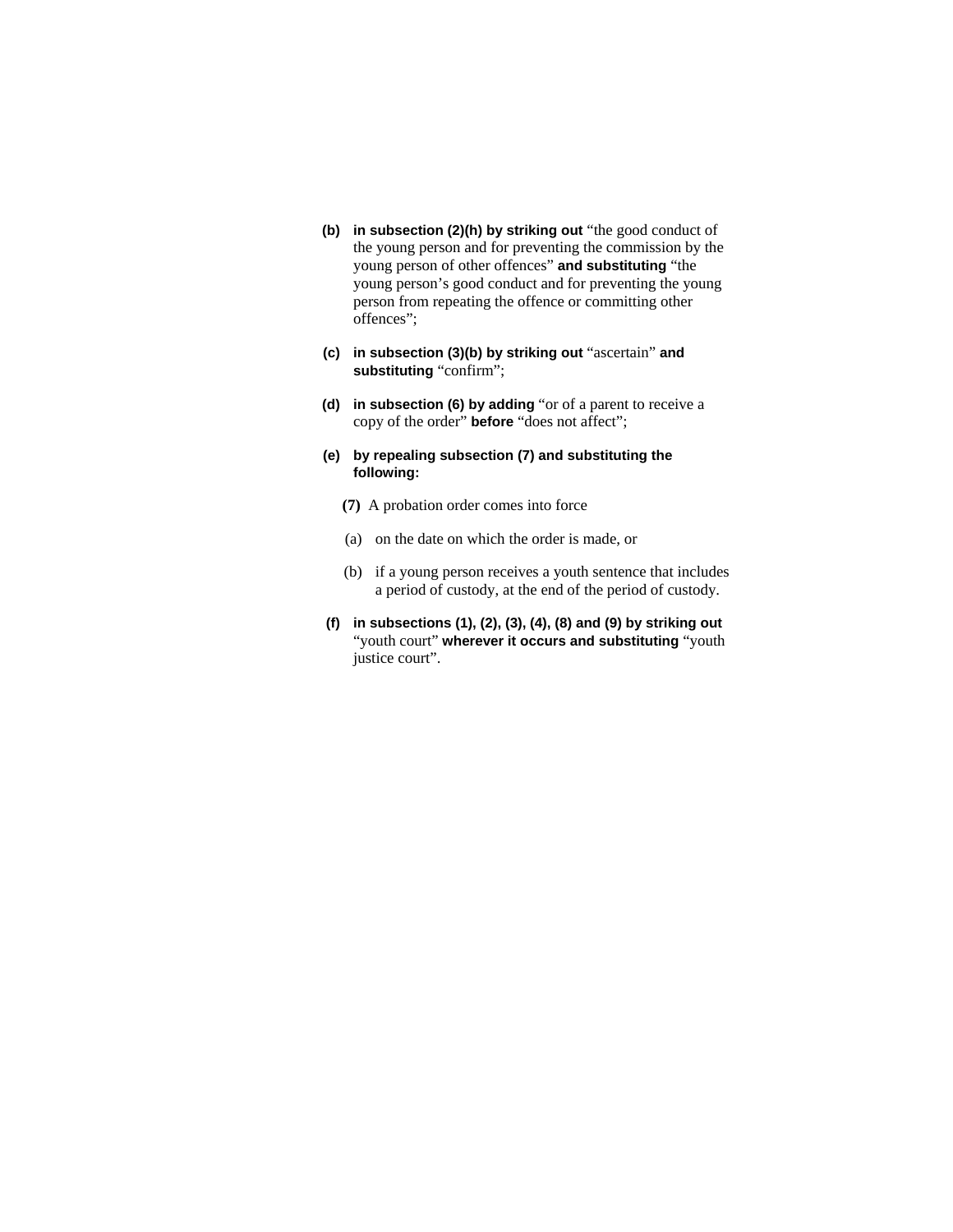# **(10) Section 18 is amended**

- **(a) in subsection (1)** 
	- **(i) by striking out** "youth court" **wherever it occurs and substituting** "youth justice court";
	- **(ii) by striking out** "made a disposition" **and substituting**  "imposed a youth sentence" **and by striking out** "the disposition" **wherever it occurs and substituting** "the youth sentence";
- **(b) in subsections (2) and (3)** 
	- **(i) by striking out** "youth court" **and substituting** "youth justice court";
	- **(ii) by striking out** "disposition" **wherever it occurs and substituting** "youth sentence";
- **(c) by adding the following after subsection (4):**

**(4.1)** A progress report may be submitted to the youth justice court orally or in writing.

- **(d) in subsections (5), (6), (11) and (13) by striking out**  "disposition" **wherever it occurs and substituting** "youth sentence":
- **(e) in subsections (6), (9), (10), (11), (12) and (14) by striking out** "youth court" **wherever it occurs and substituting**  "youth justice court";
- **(f) in subsection (14) by striking out** "disposition was made" **and substituting** "youth sentence was imposed";
- **(g) in subsection (15) by striking out** "disposition made" **and substituting** "youth sentence imposed".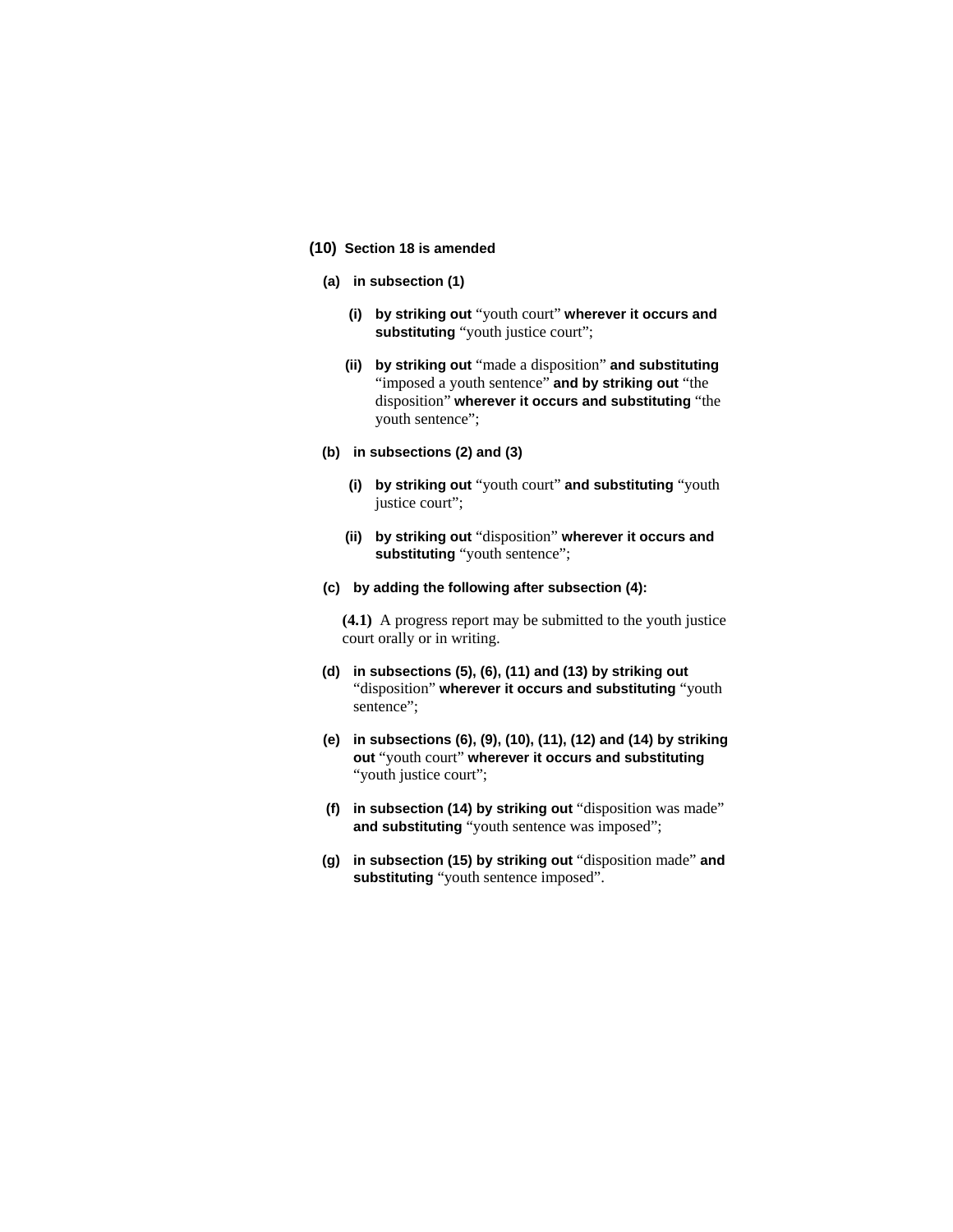# **(11) Section 19 is amended**

- **(a) in subsection (1) by striking out** "disposition" **and substituting** "youth sentence";
- **(b) in subsection (2) by striking out** "youth court" **wherever it occurs and substituting** "youth justice court".

### **(12) Section 20 is amended**

- **(a) in subsections (1) and (2) by striking out** "disposition" **and substituting** "youth sentence";
- **(b) in subsection (3)**
	- **(i) by striking out** "disposition under section 15 or to be committed into" **and substituting** "youth sentence under section 15 or to be committed into a place of";
	- **(ii) by striking out** "disposition that was made pursuant to a conviction for a breach of section 13(1)" **and substituting** "youth sentence that was imposed pursuant to a conviction for a breach".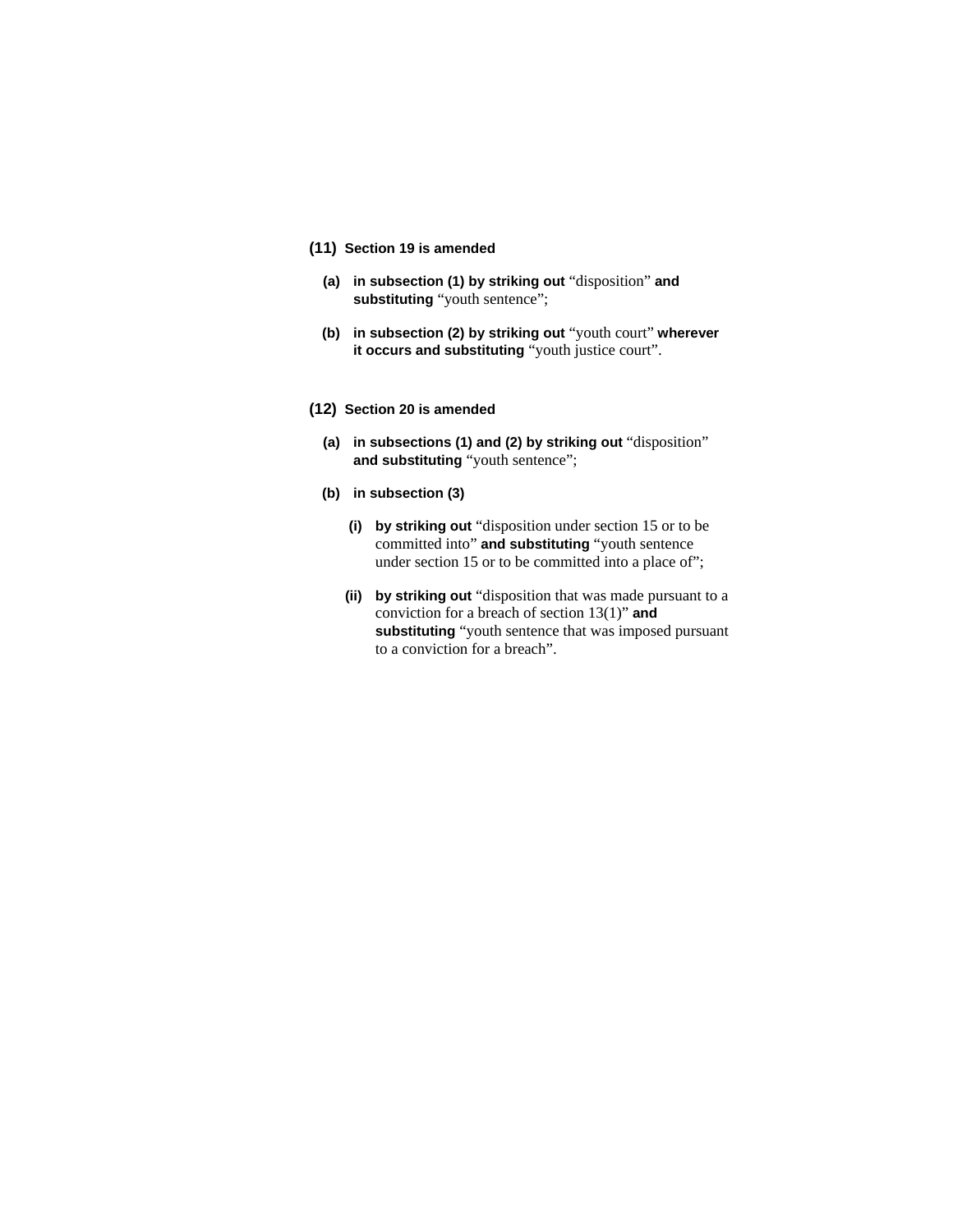# **(13) Section 21(1) is amended**

- **(a) by striking out** "disposition" **and substituting** "youth sentence":
- **(b) in clause (a) by striking out** "15 days" **and substituting**  "30 days".

#### **(14) Section 22 is amended**

- **(a) in subsection (1)**
	- **(i) by striking out** "disposition has been made" **and substituting** "youth sentence has been imposed";
	- **(ii) by striking out** "youth court judge" **and substituting**  "youth justice court judge";
	- **(iii) by striking out** "the disposition" **and substituting** "the youth sentence";
- **(b) in subsection (2) by striking out** "disposition" **wherever it occurs and substituting** "youth sentence";
- **(c) in subsection (3)** 
	- **(i) by striking out** "disposition has been made" **and substituting** "youth sentence has been imposed" **and by striking out** "the disposition" **wherever it occurs and**  substituting "the youth sentence";
	- **(ii) by striking out** "youth court" **wherever it occurs and substituting** "youth justice court";
- **(d) in subsection (4)** 
	- **(i) by striking out** "disposition" **wherever it occurs and substituting** "youth sentence";
	- **(ii) by striking out** "youth court" **wherever it occurs and substituting** "youth justice court".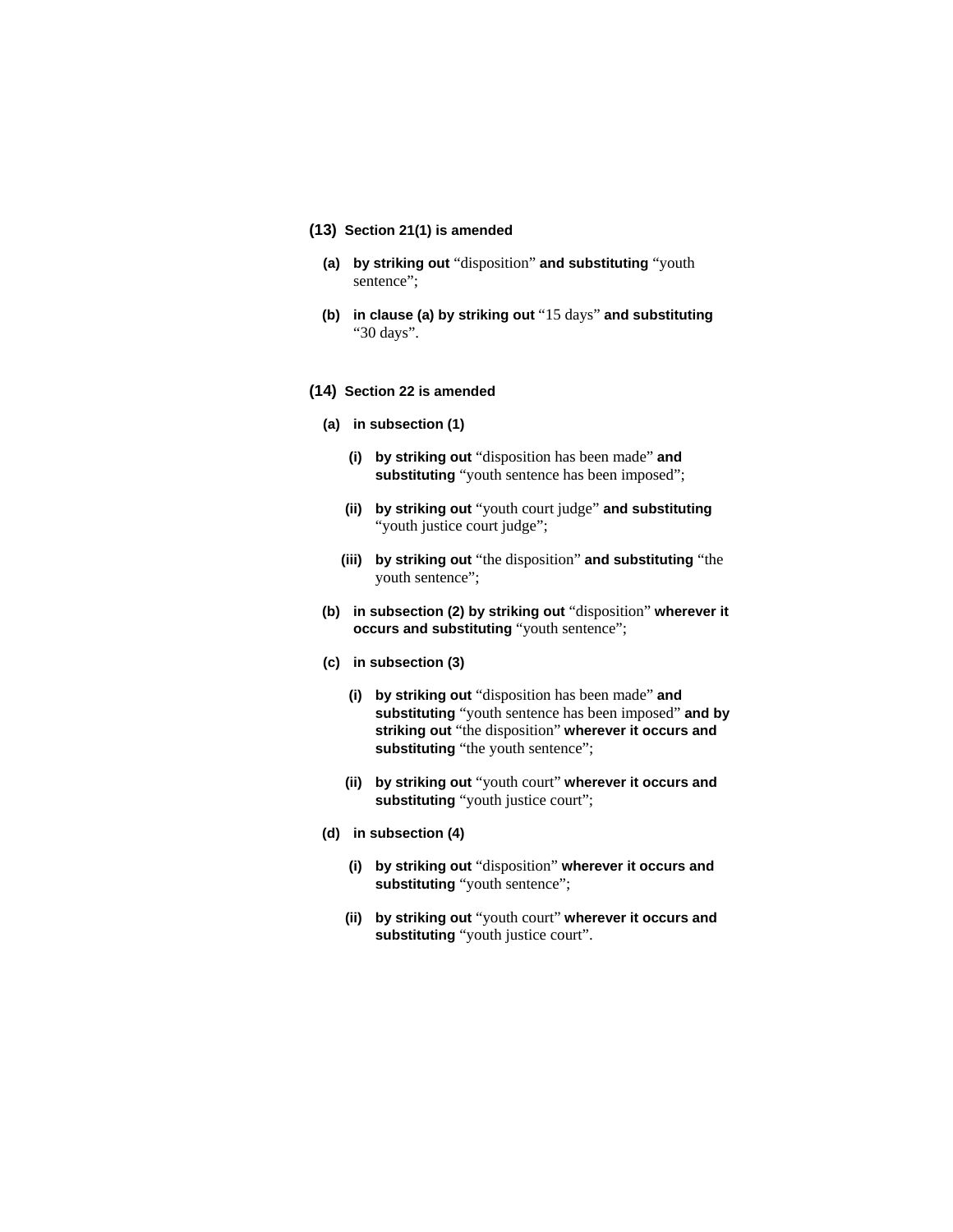**(15) Section 23 is amended by striking out** "disposition made" **and substituting** "youth sentence imposed" **and by striking out**  "the disposition" **and substituting** "the youth sentence".

# **(16) Section 24 is amended**

- **(a) in subsection (1)(b) by striking out** "disposition" **and substituting** "youth sentence";
- **(b) in subsection (3) by striking out** "youth court" **wherever it occurs and substituting** "youth justice court".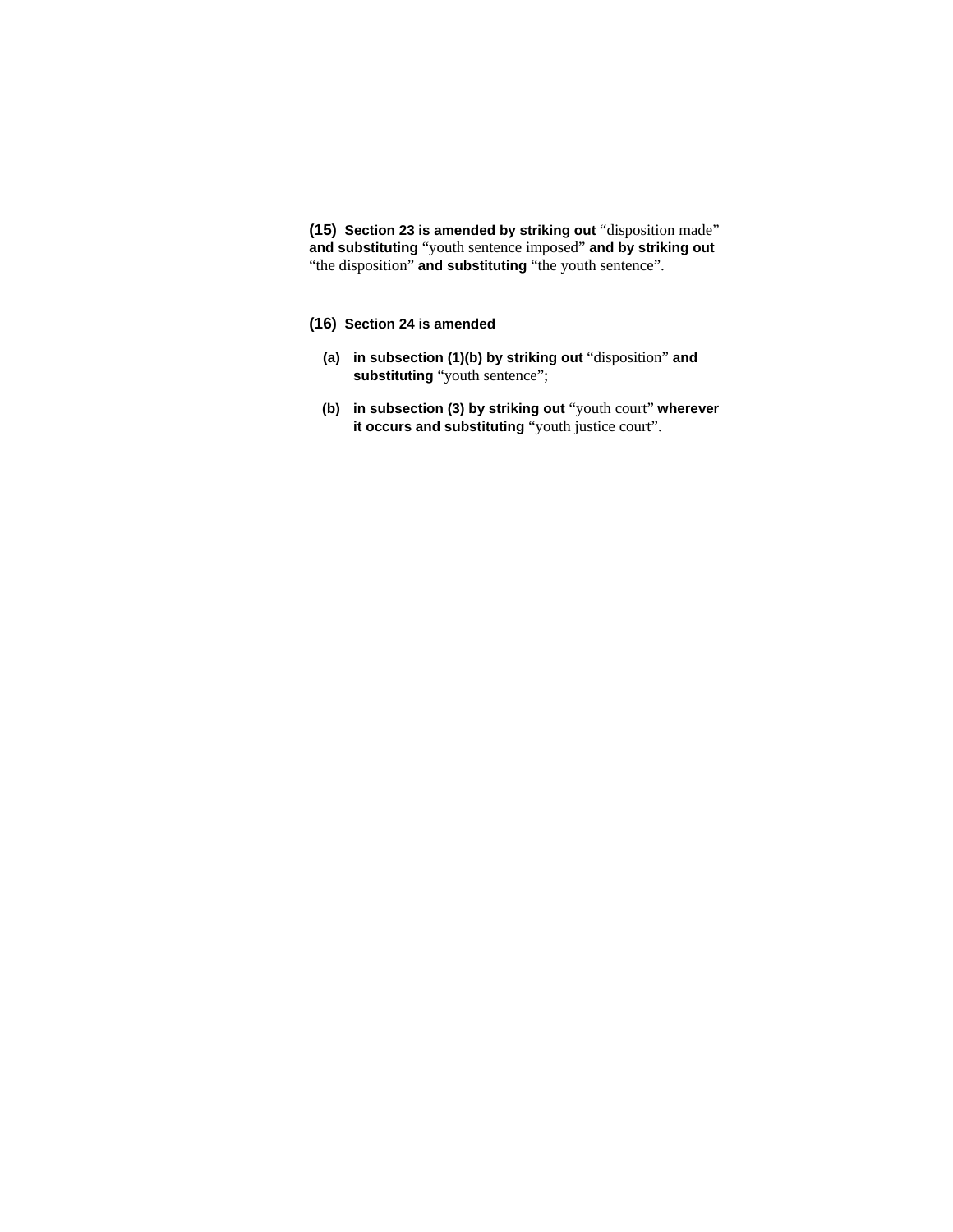# **(17) Section 25 is amended**

- **(a) in subsection (1)** 
	- **(i) by striking out** "youth court" **wherever it occurs and substituting** "youth justice court";
	- **(ii) in clause (b) by striking out** "public morals,";
- **(b) in subsection (2) by striking out** "youth court" **and substituting** "youth justice court";
- **(c) in subsection (3)** 
	- **(i) by striking out** "youth court" **wherever it occurs and substituting** "youth justice court";
	- **(ii) by striking out** "disposition" **and substituting** "youth sentence".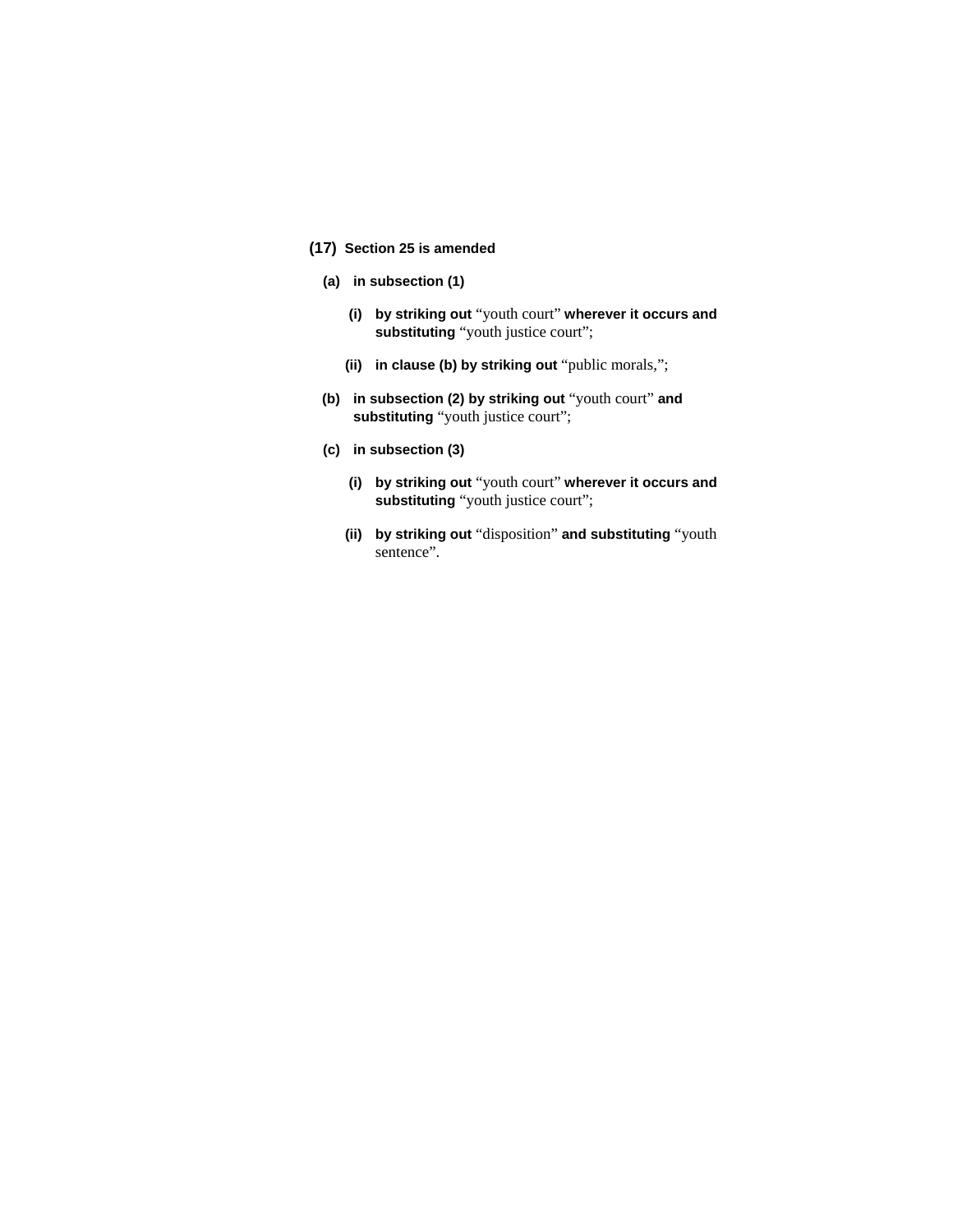# **(18) Section 26 is amended**

- **(a) in subsection (1) by adding** "justice" **after** "youth";
- **(b) in subsection (2) by adding** "justice" **after** "youth" **wherever it occurs;**
- **(c) in subsection (3)** 
	- **(i) by adding** "justice" **after** "youth";
	- **(ii) by striking out** "make any one or more of the dispositions" **and substituting** "impose any one or more of the youth sentences";
	- **(iii) by striking out** "disposition" **and substituting** "youth sentence";
- **(d) in subsection (4) by striking out** "disposition" **and substituting** "youth sentence".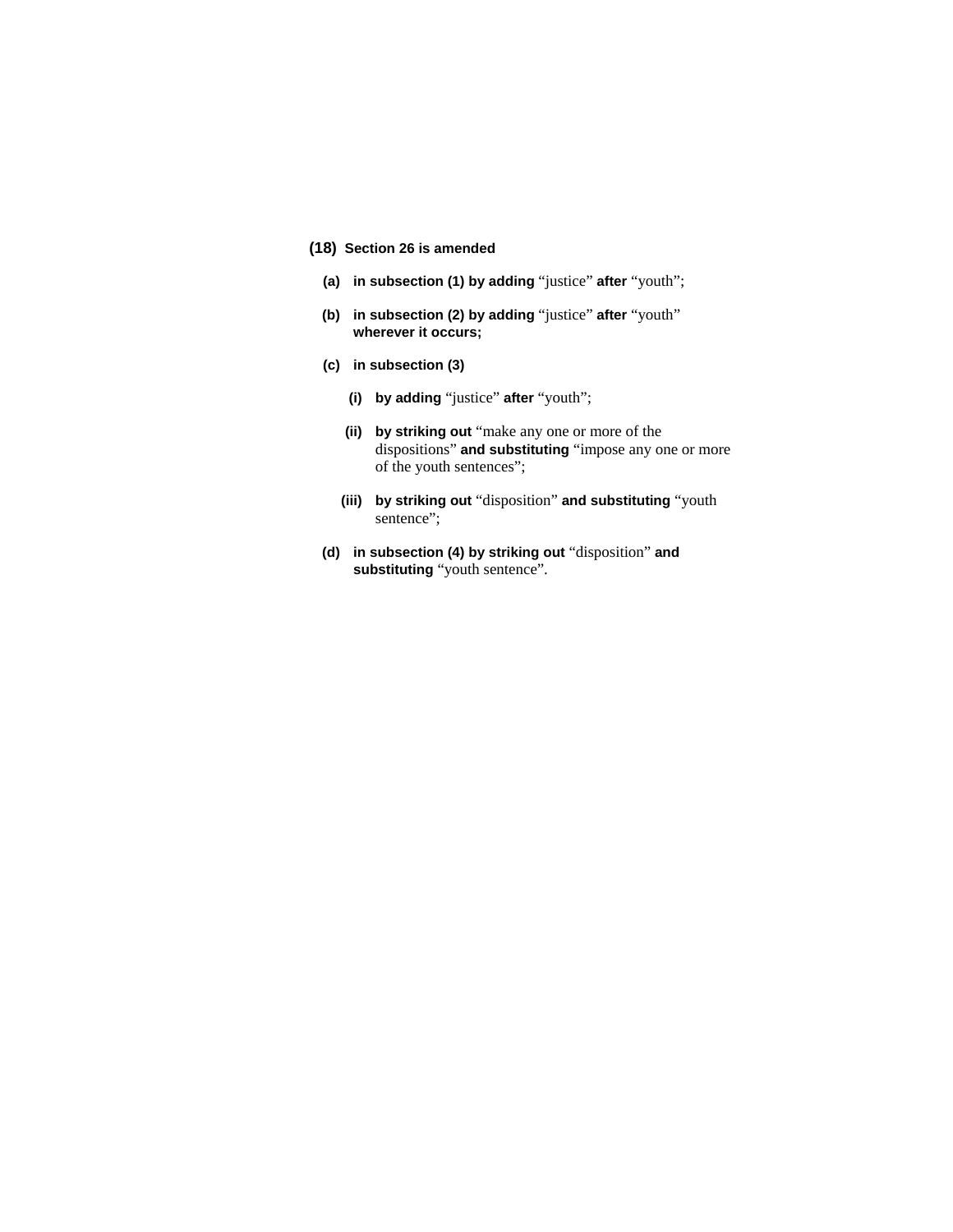# **(19) Section 32 is amended**

**(a) in subsection (2)(c) by striking out** "counsel or a parent" **and substituting** "counsel and a parent";

#### **(b) by adding the following after subsection (4):**

**(4.1)** When a waiver of rights under subsection (2)(c) or (d) is not made in accordance with subsection (4) because of an irregularity, the youth justice court may determine that the waiver is valid if it is satisfied that the young person was informed of his or her rights and voluntarily waived them.

**(4.2)** When there has been an irregularity in complying with subsection  $(2)(b)$  to  $(d)$ , the youth justice court may admit into evidence a statement referred to in subsection (2) if it is satisfied that the admission of the statement would not bring into disrepute the principle that young persons are entitled to enhanced procedural protection to ensure that they are treated fairly and their rights are protected.

**(4.3)** A youth justice court judge in any proceedings under this Act may rule admissible any statement or waiver by a young person if, at the time of making the statement or waiver,

- (a) the young person held himself or herself out as being 18 years old or over,
- (b) the person to whom the statement or waiver was made conducted reasonable inquiries as to the age of the young person and had reasonable grounds for believing that the young person was 18 years old or older, and
- (c) in all other circumstances the statement or waiver would otherwise be admissible.
- **(c) in subsection (5) by striking out** "youth court" **and substituting** "youth justice court".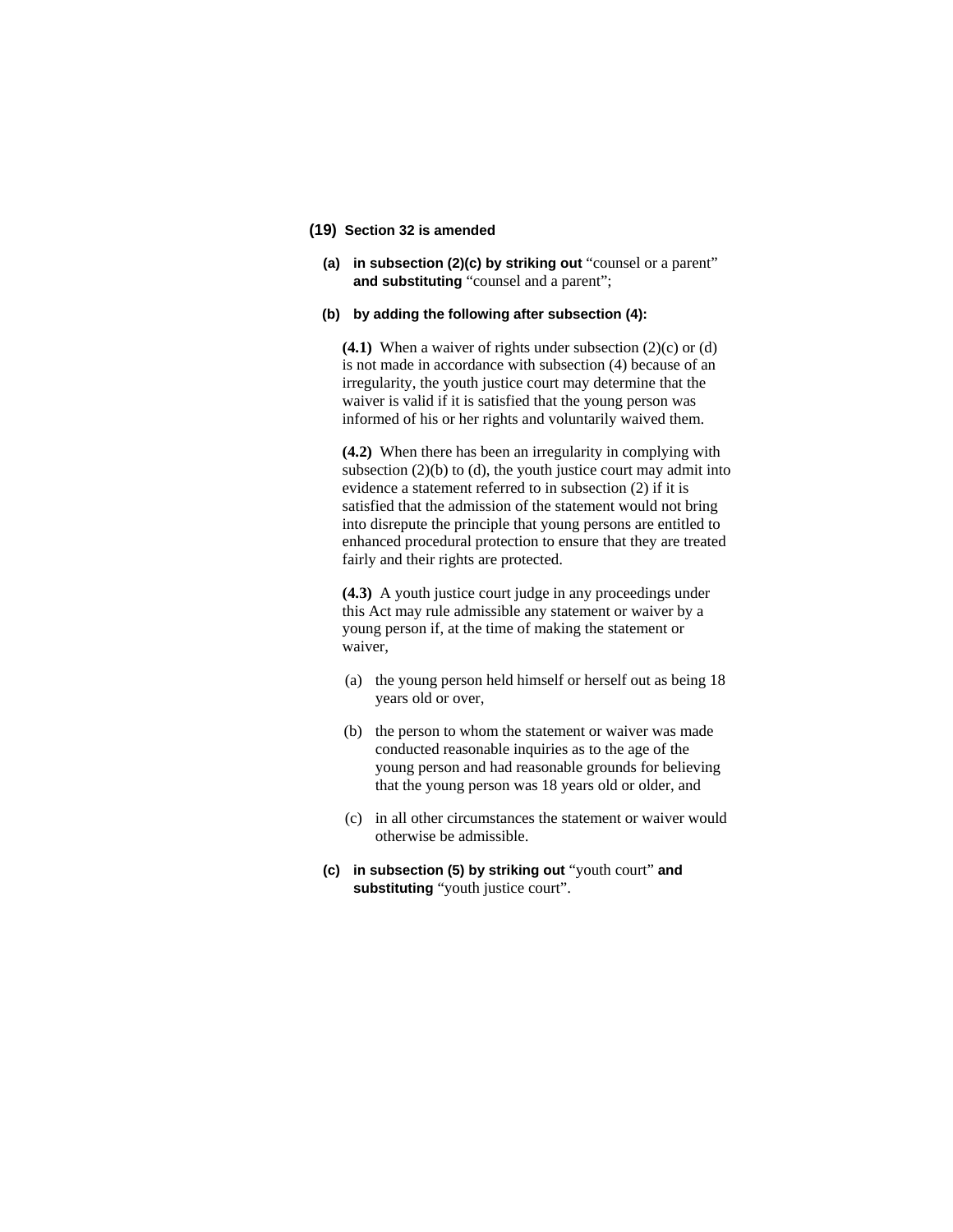# **(20) Section 33 is amended**

- **(a) in subsection (1) by adding** "justice" **after** "youth" **wherever it occurs;**
- **(b) in subsection (3) by striking out** "disposition made" **and substituting** "youth sentence imposed".

**(21) Section 34 is amended by striking out** "dispositions made" **and substituting** "youth sentences imposed".

**(22) In the following provisions** "youth court" **is struck out wherever it occurs and** "youth justice court" **is substituted:** 

```
section 4(1);
section 6(2), (4) and (5);
section 7(1), (2)(a) and (b), (3) and (4);
section 10(6) and (9);
section 11(1), (3), (4) and (5);
section 12(1) and (2);
section 13; 
section 27; 
section 28(1), (2) and (3);
section 29(2) and (3);
section 31.
```
**(23) Section 35(b) is amended by striking out** "youth courts" **and substituting** "youth justice courts".

**(24) If, before or after the coming into force of this Act, proceedings are commenced but not completed under the Young Offenders Act in respect of an offence alleged to have been committed before the coming into force of this Act, the proceedings and all related matters must be dealt with as if the offence occurred after the coming into force of this Act.**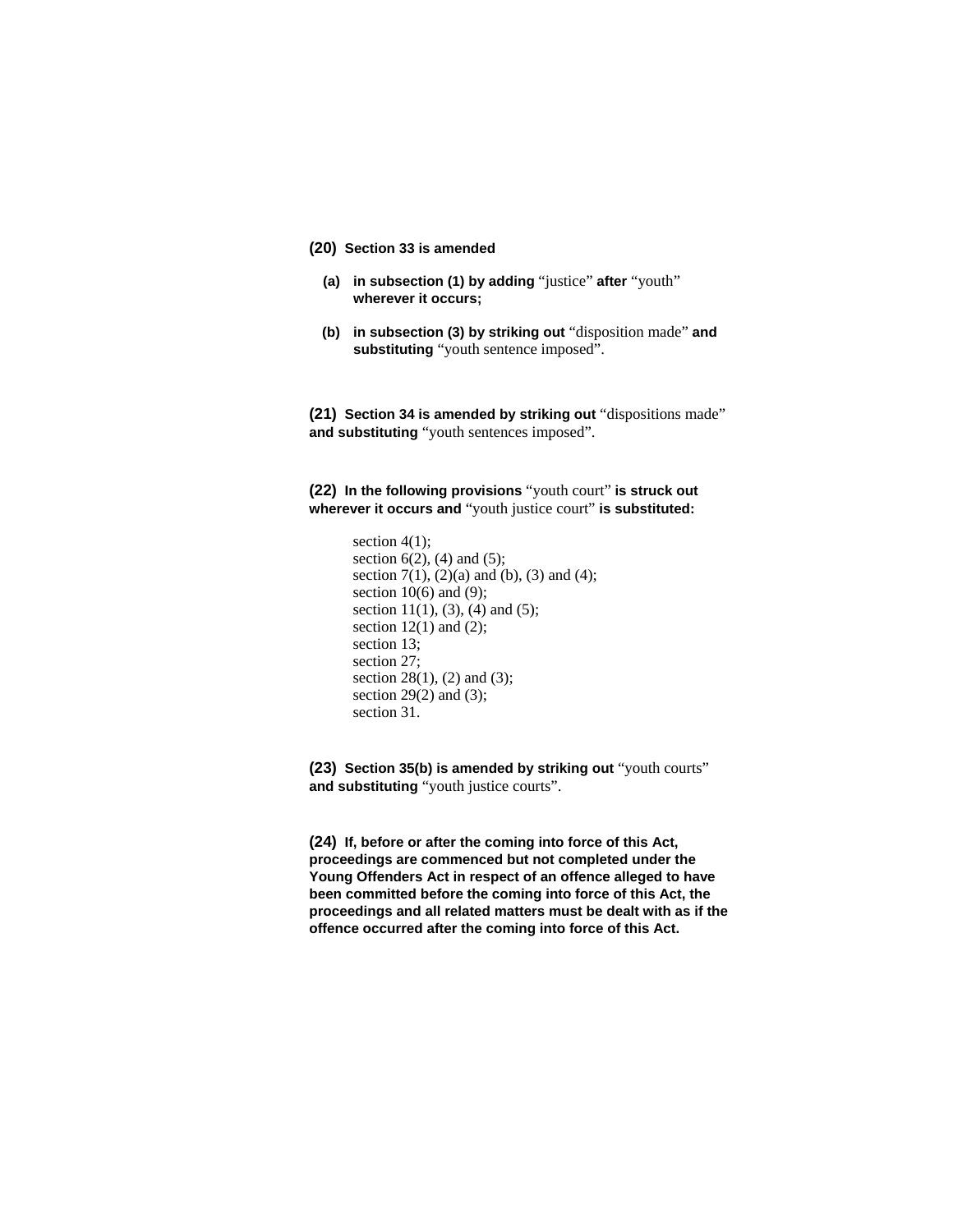**(25) The** *Adult Interdependent Relationships Act* **is amended in section 82(1) by striking out "***Young Offenders Act* **" and substituting "***Youth Justice Act* **"**.

### **(26) The** *Corrections Act* **is amended in section 1(d) by**

**striking out** "*Young Offenders Act* or the *Young Offenders Act* (Canada) in respect of whom no order has been made under section 16 of the *Young Offenders Act* (Canada)" **and substituting** "*Youth Justice Act* or the *Youth Criminal Justice Act* (Canada) in respect of whom no order has been made under sections 72 and 73(1) of the *Youth Criminal Justice Act* (Canada)".

**(27) The** *Election Act* **is amended in section 45(c) by striking out** "*Young Offenders Act* or the *Young Offenders Act* (Canada)" **and substituting** "*Youth Justice Act* or the *Youth Criminal Justice Act* (Canada)".

#### **(28) The** *Provincial Court Act* **is amended**

**(a) in section 10(b) by striking out** "*Young Offenders Act* or the *Young Offenders Act* (Canada)" **and substituting**  "*Youth Justice Act* or the *Youth Criminal Justice Act* (Canada)";

#### **(b) in section 11**

- **(i) by striking out** "*Young Offenders Act* and the *Young Offenders Act* (Canada)" **and substituting** "*Youth Justice Act* and the *Youth Criminal Justice Act* (Canada)";
- **(ii) by adding** "justice" **after** "youth" **wherever it occurs;**
- **(c) in section 12 by striking out** "*Young Offenders Act* and the *Young Offenders Act* (Canada)" **and substituting** "*Youth Justice Act* and the *Youth Criminal Justice Act* (Canada)".

# **(29) The** *School Act* **is amended**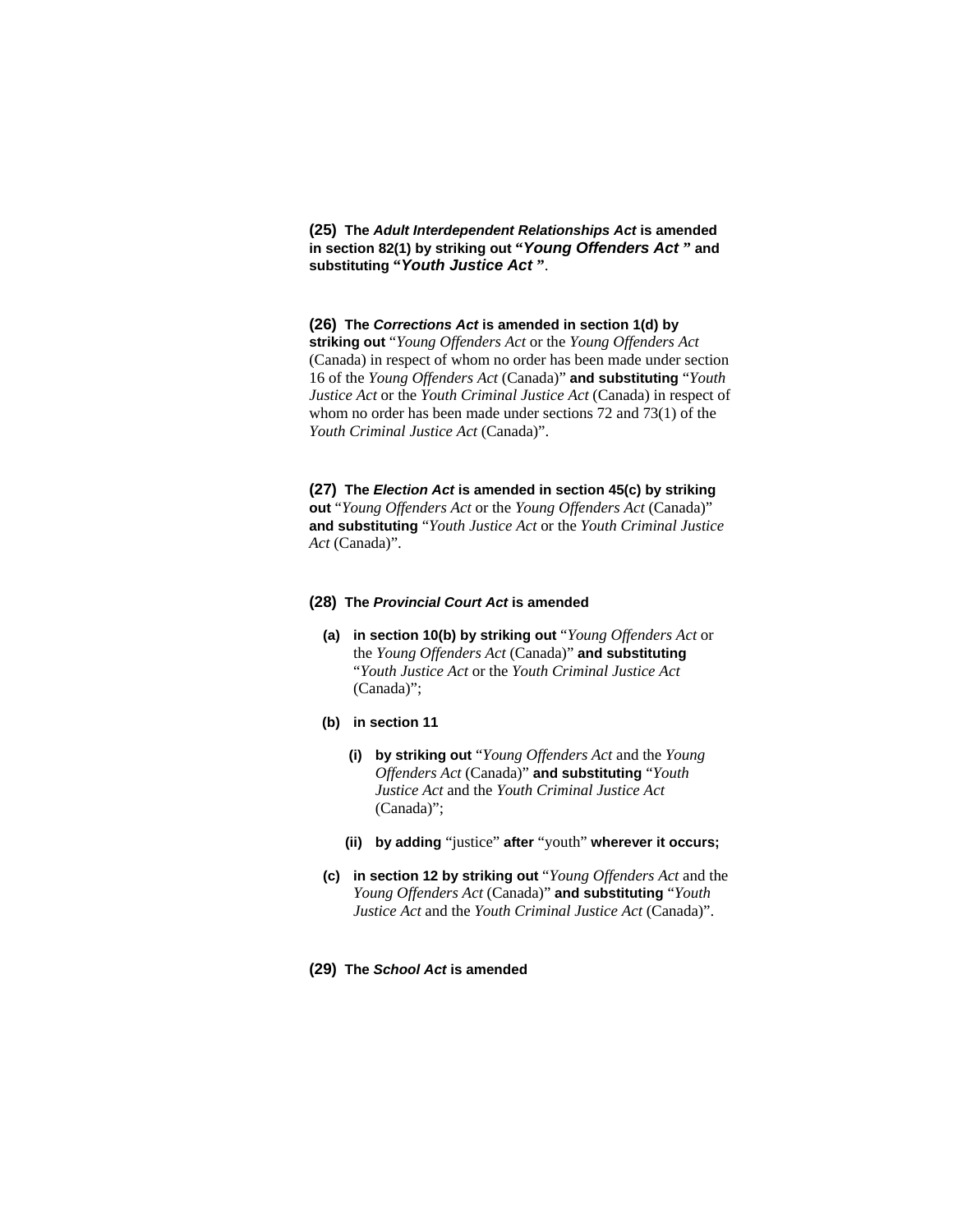- **(a) in section 1(2)(e) by striking out** "*Young Offenders Act* or the *Young Offenders Act* (Canada)" **and substituting**  "*Youth Justice Act* or the *Youth Criminal Justice Act* (Canada)";
- **(b) in section 44(7)(b) by striking out** "*Young Offenders Act* (Canada) or the *Young Offenders Act*" **and substituting**  "*Youth Justice Act* or the *Youth Criminal Justice Act* (Canada)".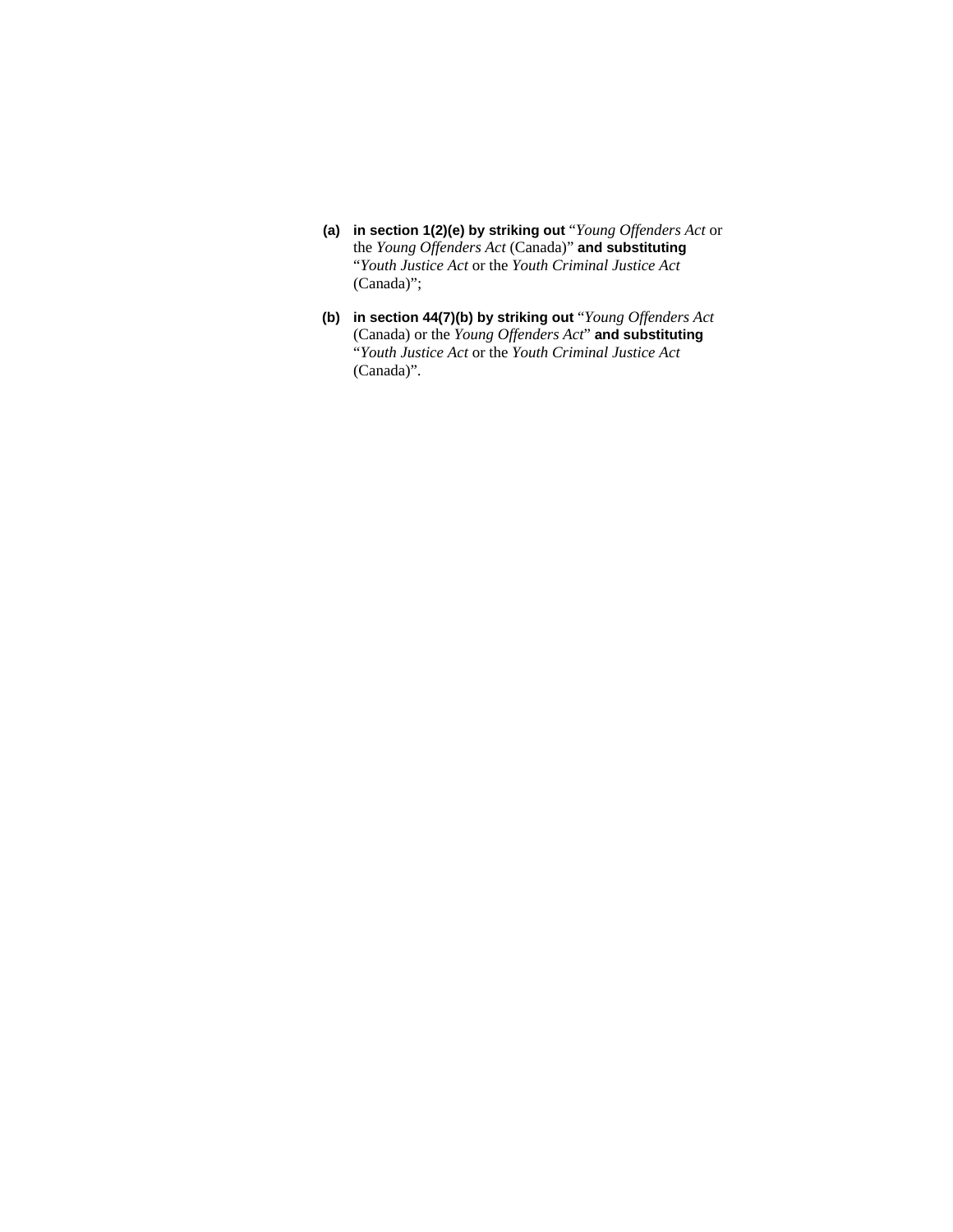**(30) The** *Traffic Safety Act* **is amended in section 9(1) by striking out** "*Young Offenders Act*" **and substituting** "*Youth Justice Act*".

**(31) The** *Victims of Crime Act* **is amended in section 4(1) by striking out** "*Young Offenders Act* and the *Young Offenders Act* (Canada)" **and substituting** "*Youth Justice Act* and the *Youth Criminal Justice Act* (Canada) ".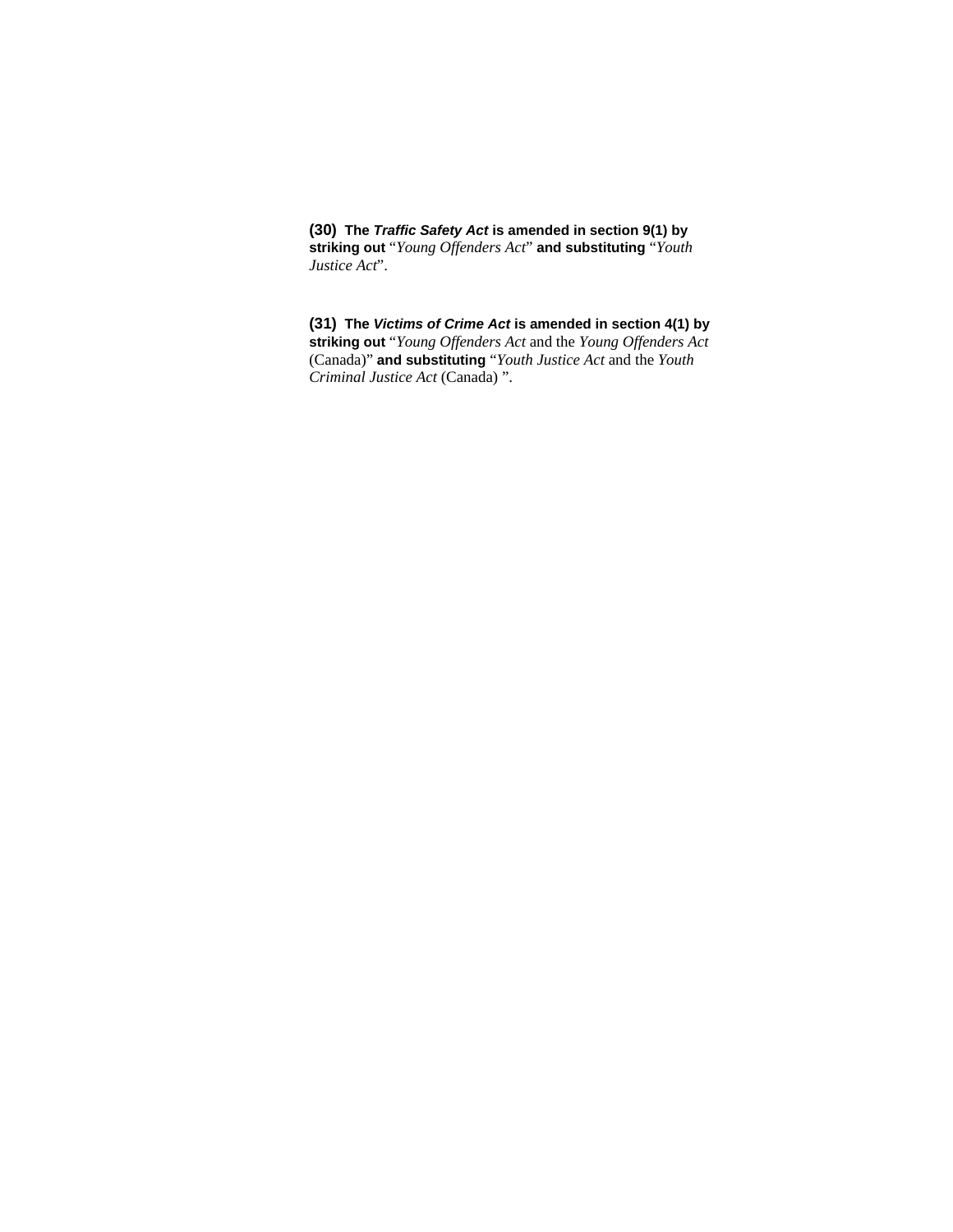**(32) In the following enactments** "*Young Offenders Act* (Canada)" **is struck out wherever it occurs and** "*Youth Criminal Justice Act* (Canada)" **is substituted:**

*Fatality Inquiries Act*, sections 11(a) and 12(a); *Mental Health Act*, sections 3 and 13(1) and (2); *Teaching Profession Act*, section 16(e); *Victims Restitution and Compensation Payment Act*, section  $1(1)(b)$ .

# **Explanatory Notes**

#### **Judicature Act**

- **1**(1) Amends chapter J-2 of the Revised Statutes of Alberta 2000.
- (2) Section 32(a) presently reads:
	- *32 The Judicial Council may* 
		- *(a) consider proposed appointments of persons as masters, judges and justices of the peace and report its recommendations to the Minister of Justice and Attorney General,*
- (3) Section 49 presently reads in part:
	- *49 In this Part,* 
		- *(a) "courthouse" means a building in which a courtroom is located, but does not include any portion of that building not used in connection with the courtroom;*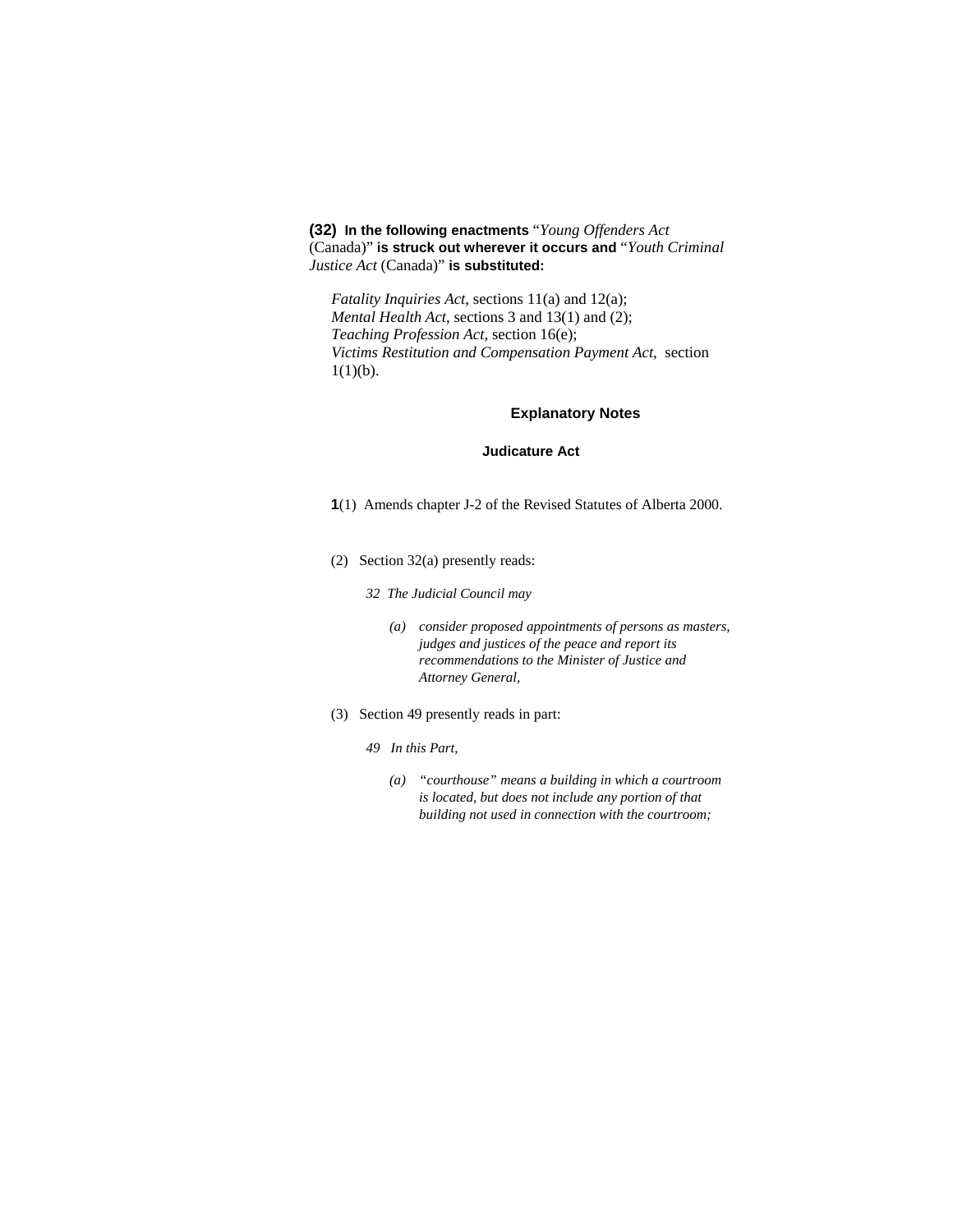- *(e) "security officer" means a person appointed by the Minister under section 50;*
- (4) Section 50 presently reads:

*50(1) The Minister may appoint persons as security officers for the purpose of providing security in a courthouse.* 

*(2) Every security officer appointed under subsection (1) has, for the purposes of this Part, the powers of a peace officer.* 

# **Petty Trespass Act**

**2**(1) Amends chapter P-11 of the Revised Statutes of Alberta 2000.

(2) Section 2 presently reads:

*2 A person who contravenes section 1, whether or not any damage is occasioned by the contravention, is guilty of an offence and liable to a fine of not more than \$100.* 

(3) Section 5 presently reads:

*5 No person shall be prosecuted under this Act except on an information laid by the owner or occupier of land, or the owner's or occupier's servant.* 

(4) Coming into force.

### **Trespass to Premises Act**

- **3**(1) Amends chapter T-7 of the Revised Statutes of Alberta 2000.
- (2) Section 3 presently reads:

*3 A trespasser, whether or not any damage is occasioned by the trespass, is guilty of an offence and liable to a fine of not more than \$1000.* 

(3) Section 6 presently reads: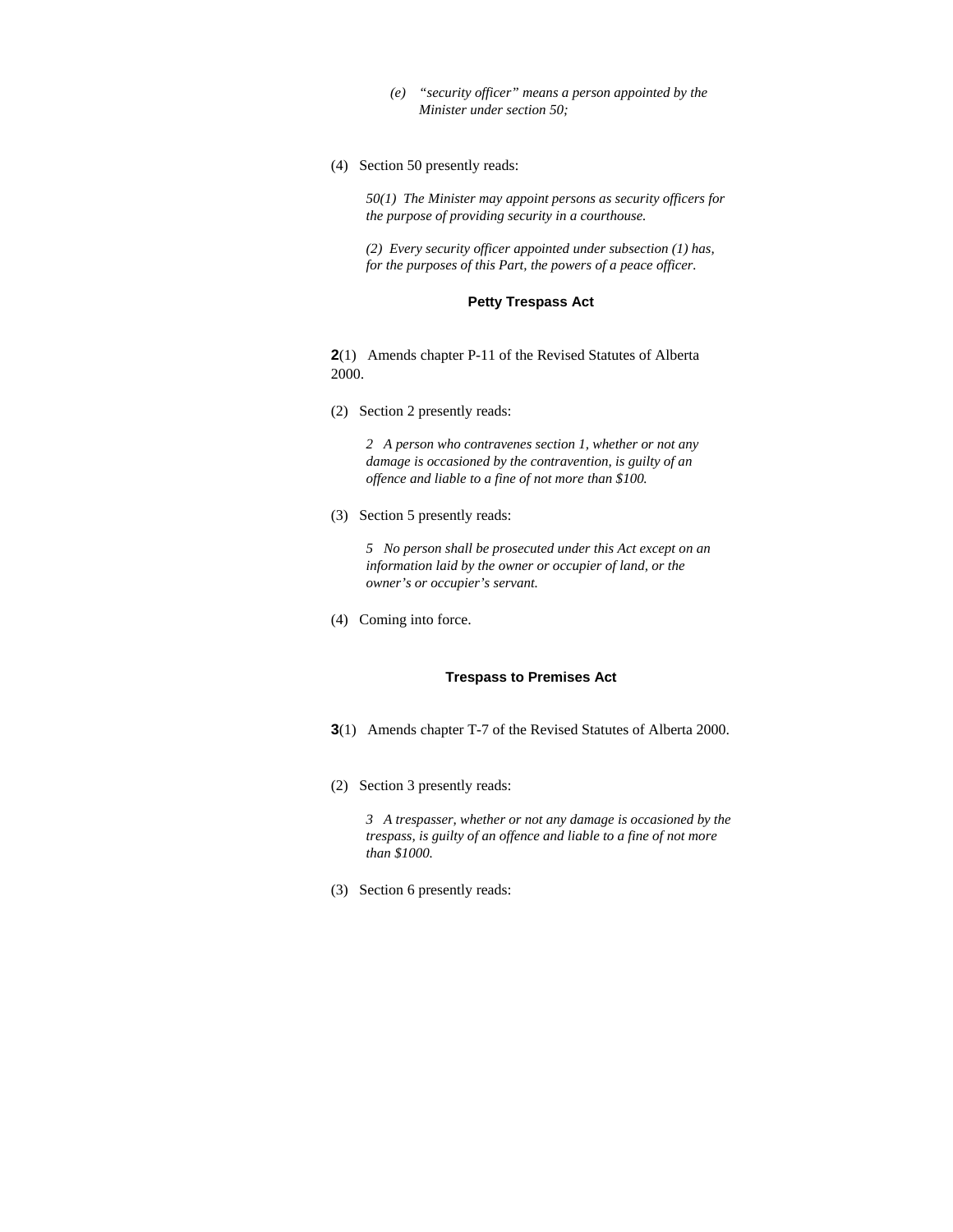*6 A trespasser shall not be prosecuted for committing a trespass except on an information laid by the owner or an authorized representative of the owner of the premises in respect of which the trespass was committed.* 

(4) Coming into force.

#### **Young Offenders Act**

- **4**(1) Amends chapter Y-1 of the Revised Statutes of Alberta 2000.
- (2) The title presently reads:

### *Young Offenders Act*

(3) Section 1 presently reads in part:

### *1(1) In this Act,*

- *(b) "child" means a person who is or, in the absence of evidence to the contrary, appears to be under the age of 12 years;*
- *(c) "disposition" means a disposition made under this Act and includes a confirmation or a variation of a disposition;*
- *(d) "federal Act" means the Young Offenders Act (Canada);*
- *(m) "young person" means* 
	- *(i) on or before March 31, 1985, a person who is or, in the absence of evidence to the contrary, appears to be 12 years of age or more but under 16 years of age, and*
	- *(ii) on or after April 1, 1985, a person who is or, in the absence of evidence to the contrary, appears to be 12 years of age or more but under 18 years of age;*
- *(n) "youth court" means the Provincial Court and includes a youth court judge and a justice;*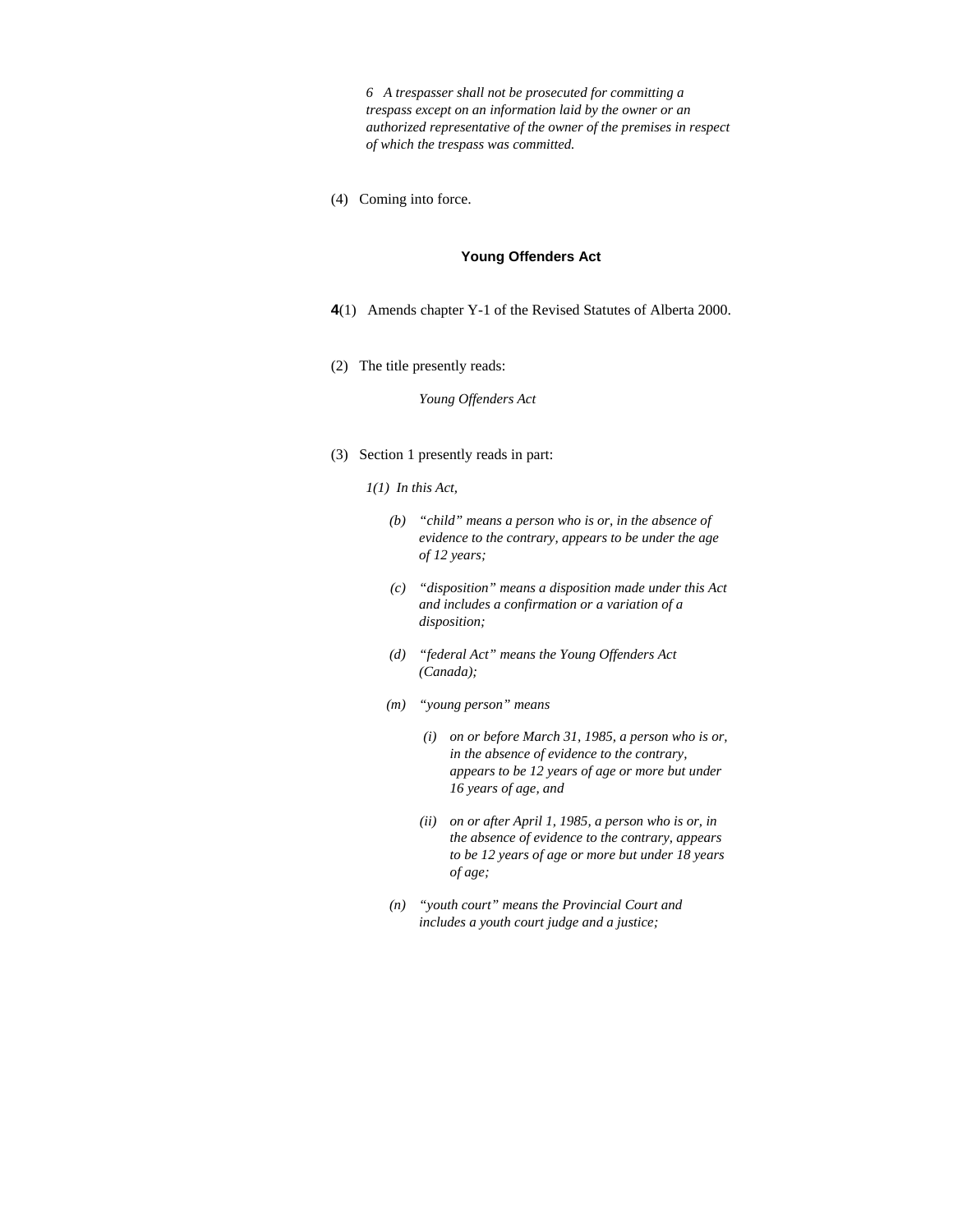- *(o) "youth court judge" means a person appointed as a judge of the Provincial Court;*
- (4) Section 3 presently reads:

*3(1) Alternative measures may be used to deal with a young person alleged to have committed an offence instead of judicial proceedings under this Act only if* 

- *(a) the measures are part of a program of alternative measures authorized by the Minister and the alleged offence is an offence designated by the Minister as an offence with respect to which alternative measures may be used,*
- *(b) the person who is considering whether to use alternative measures is satisfied that they would be appropriate, having regard to the needs of the young person and the interests of society,*
- *(c) the young person, having been informed of the alternative measures, fully and freely consents to participate in them,*
- *(d) the young person has, before consenting to participate in the alternative measures, been advised of the young person's right to be represented by counsel and been given a reasonable opportunity to consult with counsel,*
- *(e) the young person accepts responsibility for the act or omission that forms the basis of the offence that the young person is alleged to have committed,*
- *(f) there is, in the opinion of the Minister or the Minister's agent, sufficient evidence to proceed with the prosecution of the offence, and*
- *(g) the prosecution of the offence is not in any way barred at law.*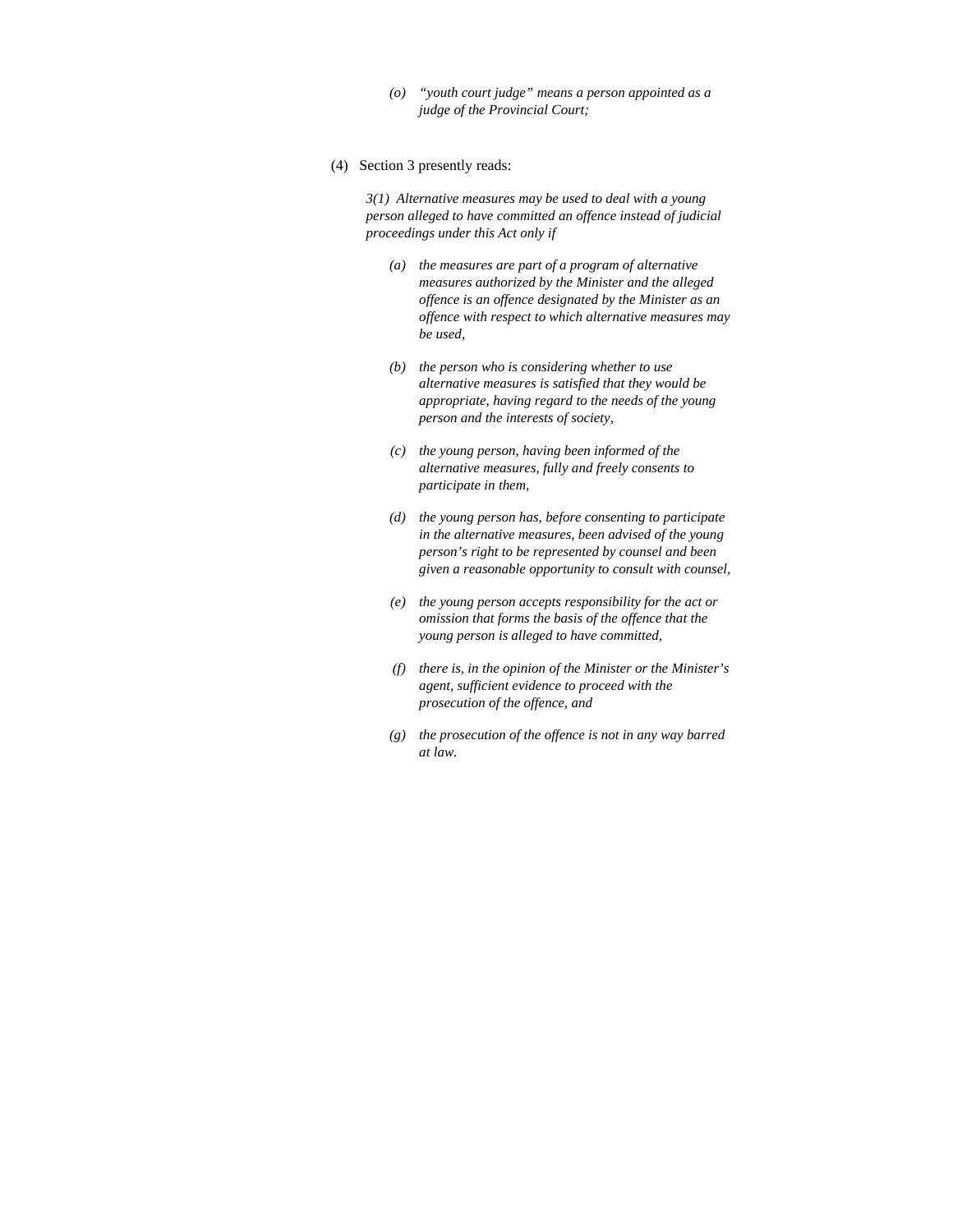*(2) Alternative measures shall not be used to deal with a young person alleged to have committed an offence if the young person* 

- *(a) denies the young person's participation or involvement in the commission of the offence, or*
- *(b) expresses the young person's wish to have any charge against the young person dealt with by the youth court.*

*(3) No admission, confession or statement accepting responsibility for a given act or omission made by a young person alleged to have committed an offence as a condition of the young person being dealt with by alternative measures shall be admissible in evidence against the young person in any civil proceedings or in a prosecution under an Act of the Legislature.* 

*(4) The use of alternative measures in respect of a young person alleged to have committed an offence is not a bar to proceedings against the young person under this Act, but* 

- *(a) where the youth court is satisfied on a balance of probabilities that the young person has totally complied with the terms and conditions of the alternative measures, the youth court shall dismiss any charge against the young person, and*
- *(b) where the youth court is satisfied on a balance of probabilities that the young person has partially complied with the terms and conditions of the alternative measures, the youth court may dismiss any charge against the young person if, in the opinion of the court, the prosecution of the charge would, having regard to the circumstances, be unfair, and the youth court may consider the young person's performance with respect to the alternative measures before making a disposition under this Act.*

*(5) Subject to subsection (4), nothing in this section is to be construed to prevent any person from laying an information, obtaining the issue or confirmation of any process or proceeding with the prosecution of any offence in accordance with law.* 

(5) Section 9 presently reads:

*9 Subsections 8(2) to (7) of the federal Act apply to proceedings under this Act.* 

(6) Section 14 presently reads:

*14(1) If the youth court considers it necessary for making a disposition under section 15 in respect of a young person who is found guilty of an offence, it may require the provincial director*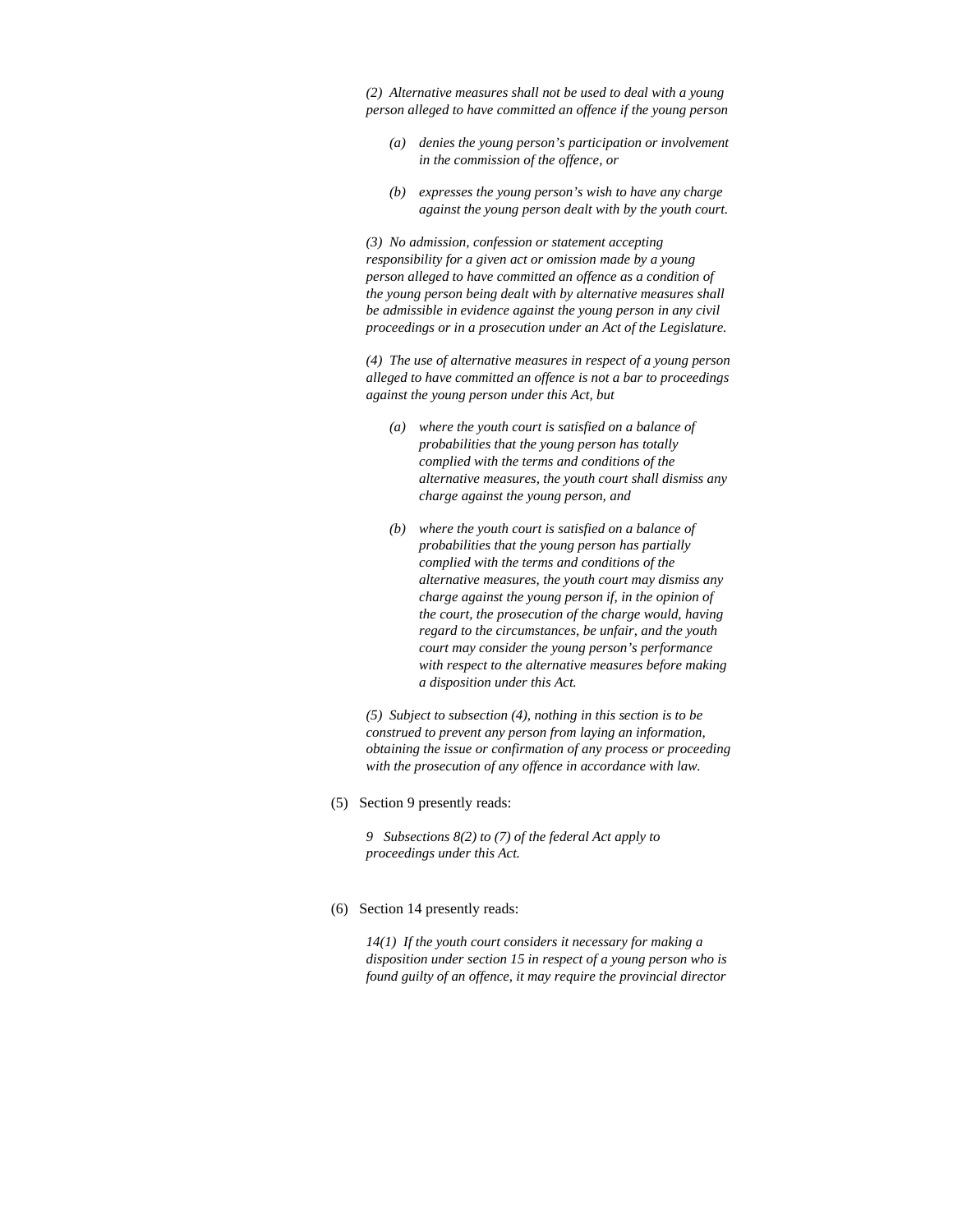*to prepare a pre-disposition report in respect of the young person and to submit the report to the court.*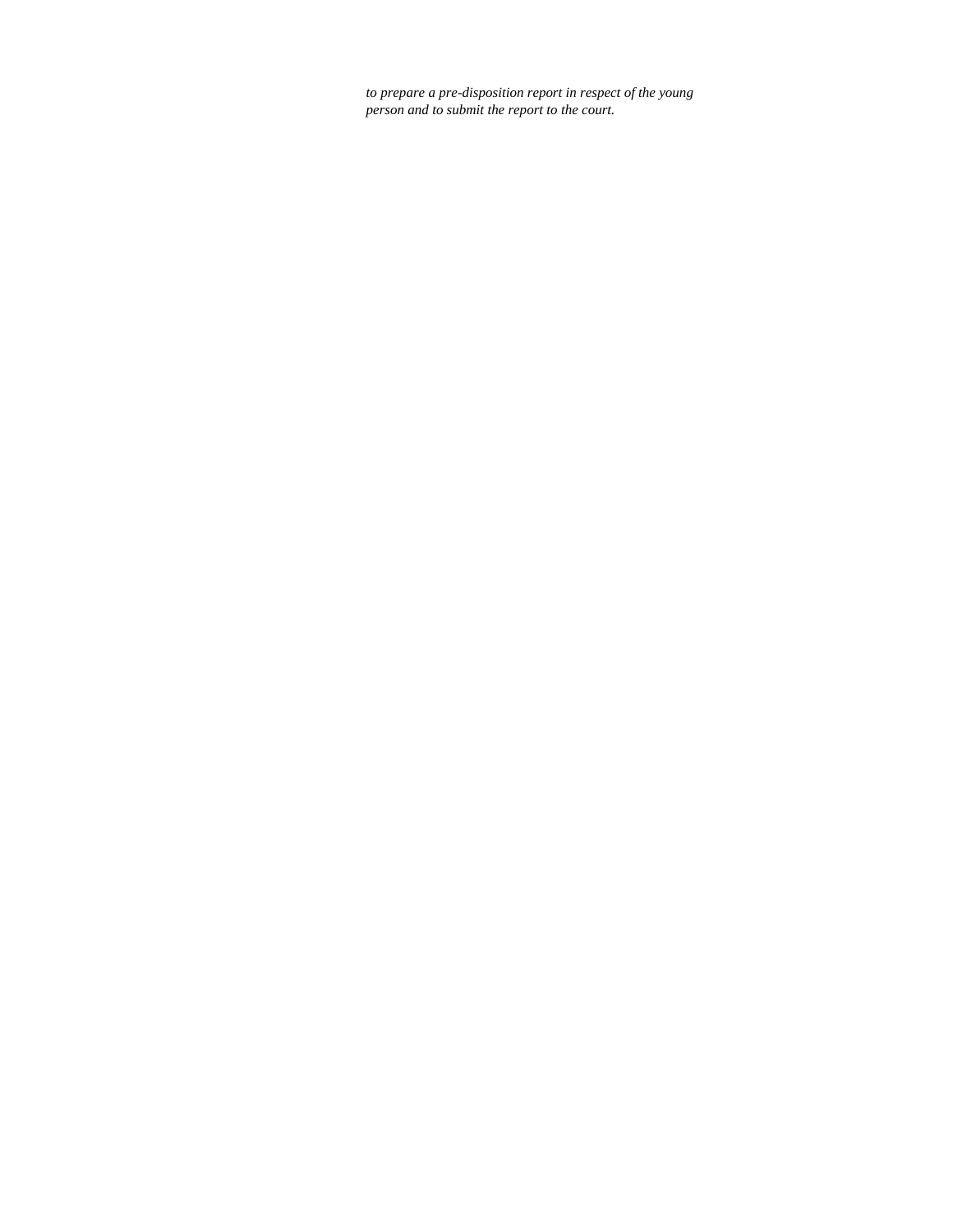*(2) Subject to subsection (3), a pre-disposition report shall be in writing and may include only* 

- *(a) the results of an interview between a youth worker and the young person and, where reasonably possible, the results of an interview between a youth worker and the parents of the young person and, if the young person is married, the young person's spouse, and*
- *(b) where applicable, information as to* 
	- *(i) the age, maturity, character and attitude of the young person and the young person's willingness to make amends,*
	- *(ii) any plans put forward by the young person to change the young person's conduct or to participate in activities or undertake measures to improve the young person,*
	- *(iii) the history of previous findings of guilt in accordance with the federal Act, this Act or under any other Act, the history of community or other services rendered to the young person with respect to those findings and the response of the young person to previous sentences or dispositions and to services rendered to the young person,*
	- *(iv) the availability of community services and facilities for young persons and the willingness of the young person to avail himself or herself of those services or facilities,*
	- *(v) the relationship between the young person and the young person's parents and the degree of control and influence of the parents over the young person, and*
	- *(vi) the school attendance and performance record and the employment record of the young person.*

*(3) If a pre-disposition report cannot reasonably be committed to writing, it may, with leave of the youth court, be submitted orally in youth court.* 

*(4) A pre-disposition report shall form part of the record of the proceedings in respect of which it was requested.* 

*(5) If a pre-disposition report is submitted to the youth court in writing, the court* 

 *(a) shall, subject to subsection (7), cause a copy of the report to be given to*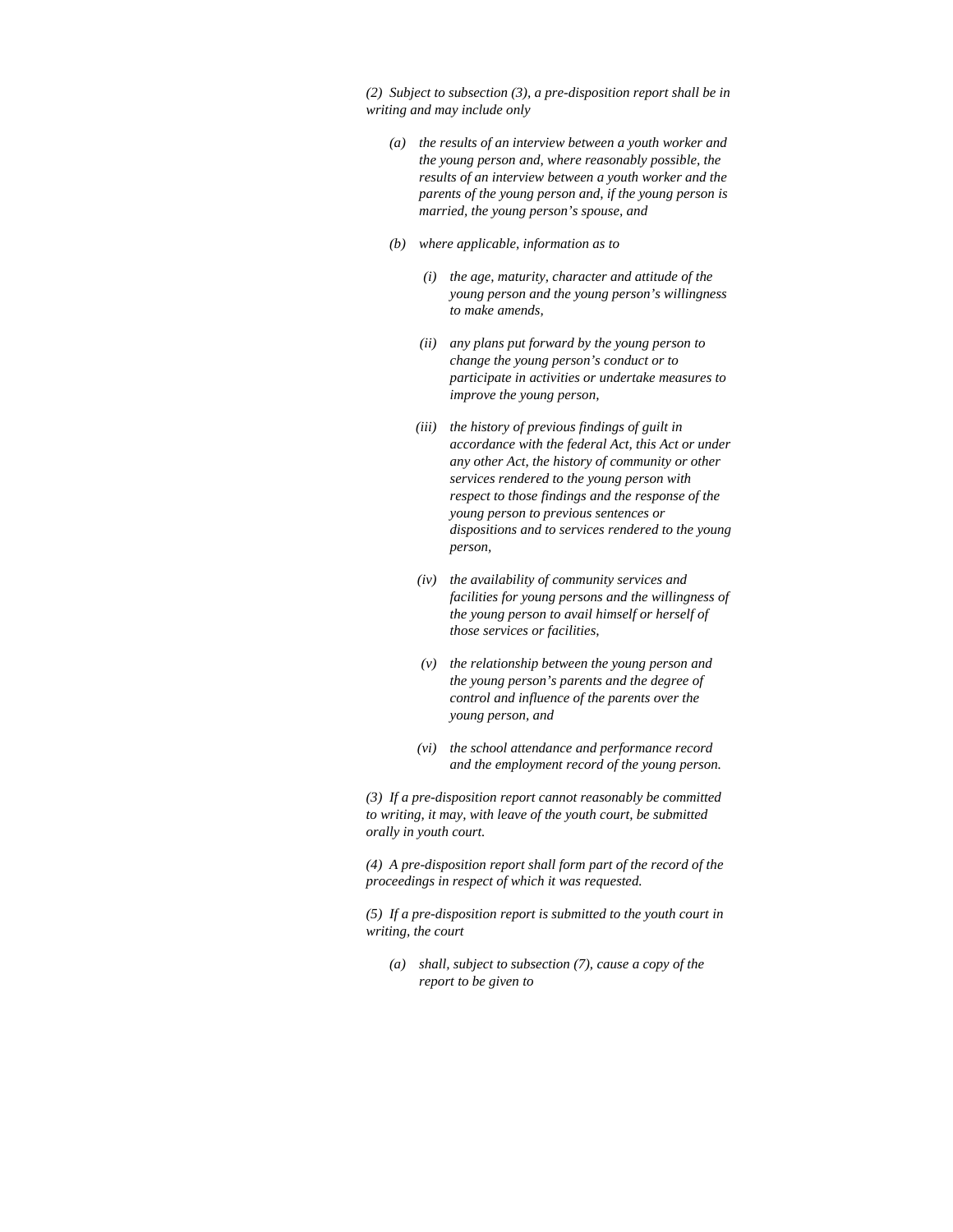- *(i) the young person,*
- *(ii) a parent of the young person, if the parent is in attendance at the proceedings against the young person,*
- *(iii) counsel, if any, representing the young person, and*
- *(iv) the Minister or the Minister's agent,*

#### *and*

*(b) may cause a copy of the report to be given to a parent of the young person not in attendance at the proceedings against the young person if the parent is, in the opinion of the youth court, taking an active interest in the proceedings.* 

*(6) If a pre-disposition report is submitted to the youth court, the young person, subject to subsection (7), or the young person's counsel, if any, and the Minister or the Minister's agent shall on application to the youth court be given the opportunity to cross-examine the youth worker who made the report.* 

*(7) If a pre-disposition report is submitted to the youth court, the court may, if disclosure of part of the report to the young person would, in the opinion of the court, be seriously injurious to the young person,* 

- *(a) withhold that part of the report from the young person, and*
- *(b) exclude the young person from court during the consideration of that part of the report.*

*(8) If a pre-disposition report is submitted to the youth court, the court, subject to subsection (7),* 

- *(a) shall, on receipt of an application, cause a copy or a transcript of the report to be supplied to* 
	- *(i) any person referred to in subsection (5),*
	- *(ii) any court that is dealing with matters relating to the young person, and*
	- *(iii) any youth worker to whom the young person's case has been assigned,*

#### *and and*

*(b) may, on receipt of an application, cause a copy or a transcript of the report, or a part of it, to be supplied to any person not otherwise authorized under this section*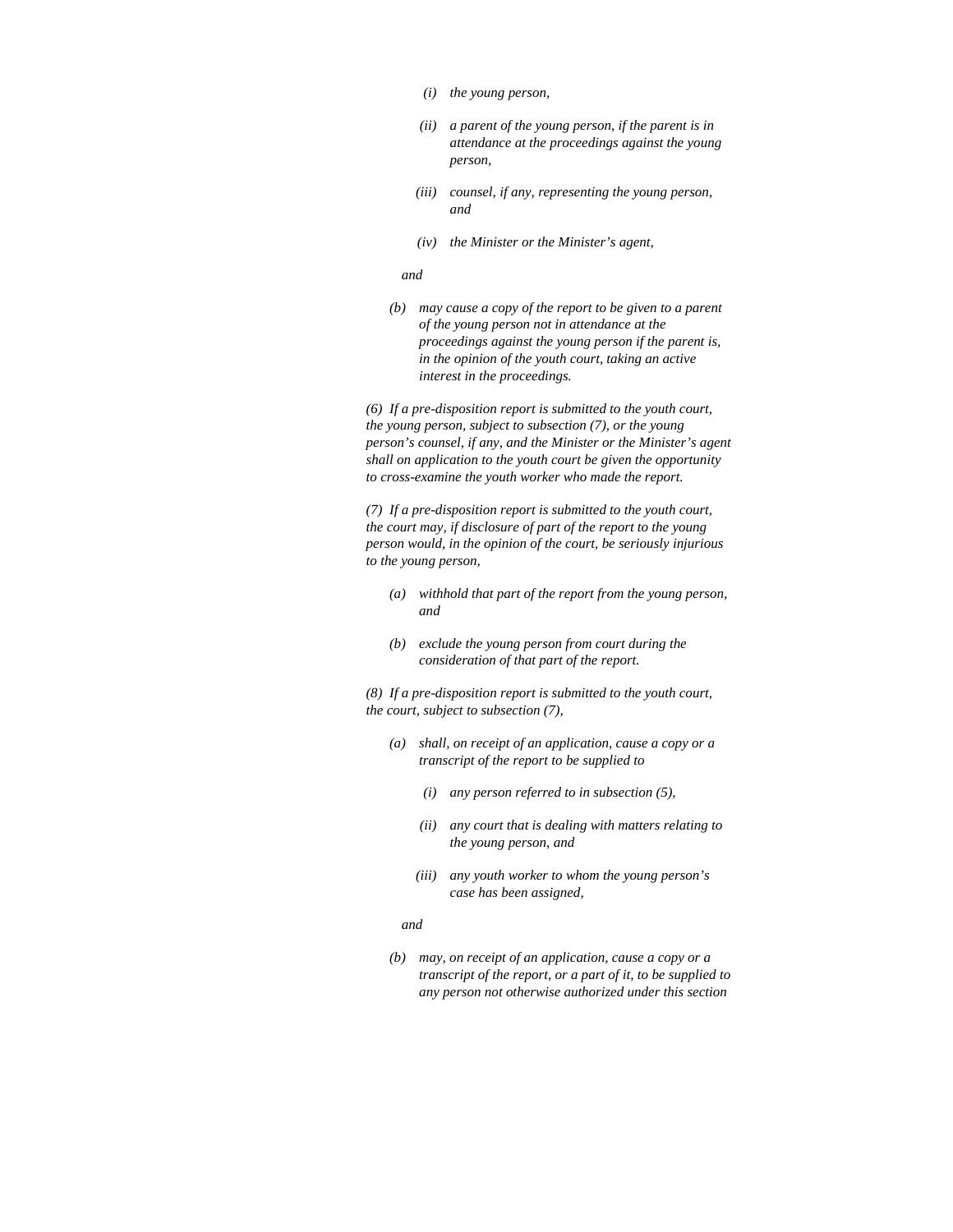*to receive a copy if, in the opinion of the court, the person has a valid interest in the proceedings.* 

*(9) The provincial director may make a copy or a transcript of the pre-disposition report, or any part of it, available to any person in whose custody or under whose supervision the young person is placed or to any other person who is assisting in any way in the care or treatment of the young person.* 

*(10) No statement made by a young person in the course of the preparation of a pre-disposition report in respect of the young person is admissible in evidence against the young person in any civil proceedings or in a prosecution under an Act of the Legislature, except in proceedings under section 15, 18 or 22.* 

(7) Section 15 presently reads:

*15(1) If the youth court finds a young person guilty of an offence, it shall consider* 

- *(a) any representations made by the Minister or the Minister's agent, the young person or the young person's counsel, if any, and the parents of the young person or, if the young person is married, the young person's spouse, and*
- *(b) any other relevant information before the court,*

*and the court shall then, subject to subsections (2) to (6), make a disposition that is a sentence that an ordinary court would impose.* 

*(2) Subject to section 20, a young person who was under 16 years of age when the young person committed an offence is not liable to be committed into custody in respect of that offence.* 

*(3) If a young person is committed into custody it must be served in a place of custody, continuously or intermittently, for a period not exceeding 6 months.* 

*(4) If the youth court imposes a fine on a young person, the fine shall not exceed the least of* 

- *(a) the maximum fine that may be imposed on an adult in ordinary court with respect to the same offence as that of which the young person has been found guilty,*
- *(b) notwithstanding section 2(1) and (2), in the case of an offence for which a voluntary payment may be made under the Provincial Offences Procedure Act, an amount equal to the specified penalty payable in respect of the offence, and*
- *(c) \$500,*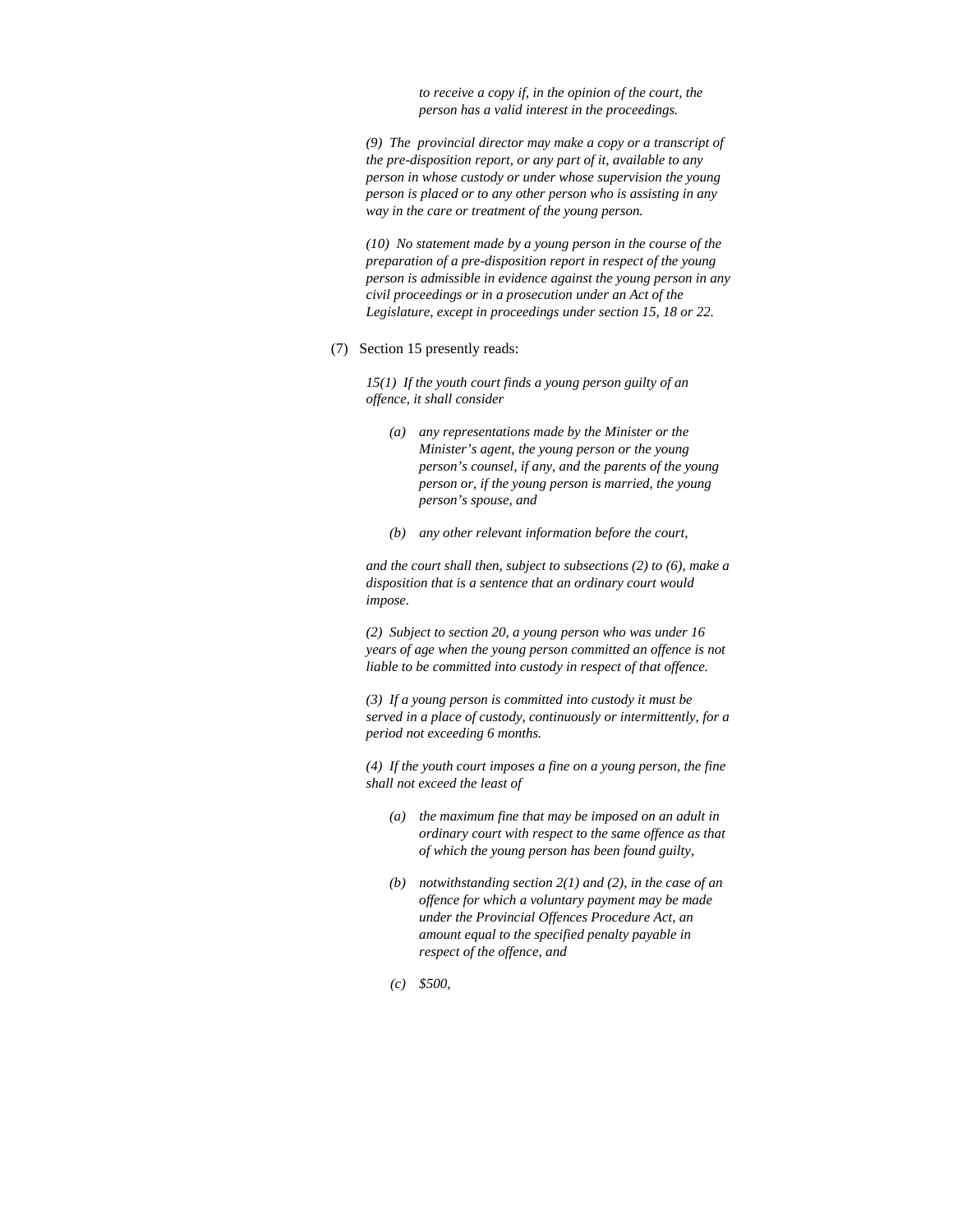*to be paid at the times and on the terms that the youth court fixes.* 

*(5) If the youth court considers it appropriate, the youth court may, instead of imposing a fine under subsection (4), order* 

- *(a) the young person to perform community service in accordance with section 16, and at the time and places the youth court fixes, and in determining the amount of community service to be performed, the youth court shall have regard to the fine it would have imposed and to the minimum wage in effect, or*
- *(b) that the young person be placed on probation in accordance with section 17 for a period not exceeding 6 months.*

*(6) If more than one disposition is made under this section in respect of the same offence, the combined duration of the dispositions shall not exceed 6 months.* 

*(7) A disposition made under this section continues in effect, in accordance with the terms of the disposition, after the young person against whom it is made becomes an adult.* 

*(8) If a young person is found guilty of an offence, nothing in this section precludes, in addition to any disposition imposed under this section, any rights, benefits, licences, permits or privileges held by the young person being cancelled, revoked, suspended or otherwise dealt with in accordance with the enactment under which the offence was committed.* 

(8) Section 16 presently reads:

*16(1) The youth court may, in imposing a fine on a young person under section 15, have regard to the present and future means of the young person to pay.* 

*(2) No disposition may be made under section 15 to perform community service unless the youth court is satisfied* 

- *(a) that the young person against whom the disposition is made is a suitable candidate for such a disposition,*
- *(b) that the disposition will not interfere with the normal hours of work, education or training of the young person, and*
- *(c) that the person or organization for whom the community service is to be performed* 
	- *(i) is part of a program approved by the provincial director, or*
	- *(ii) has agreed to its performance.*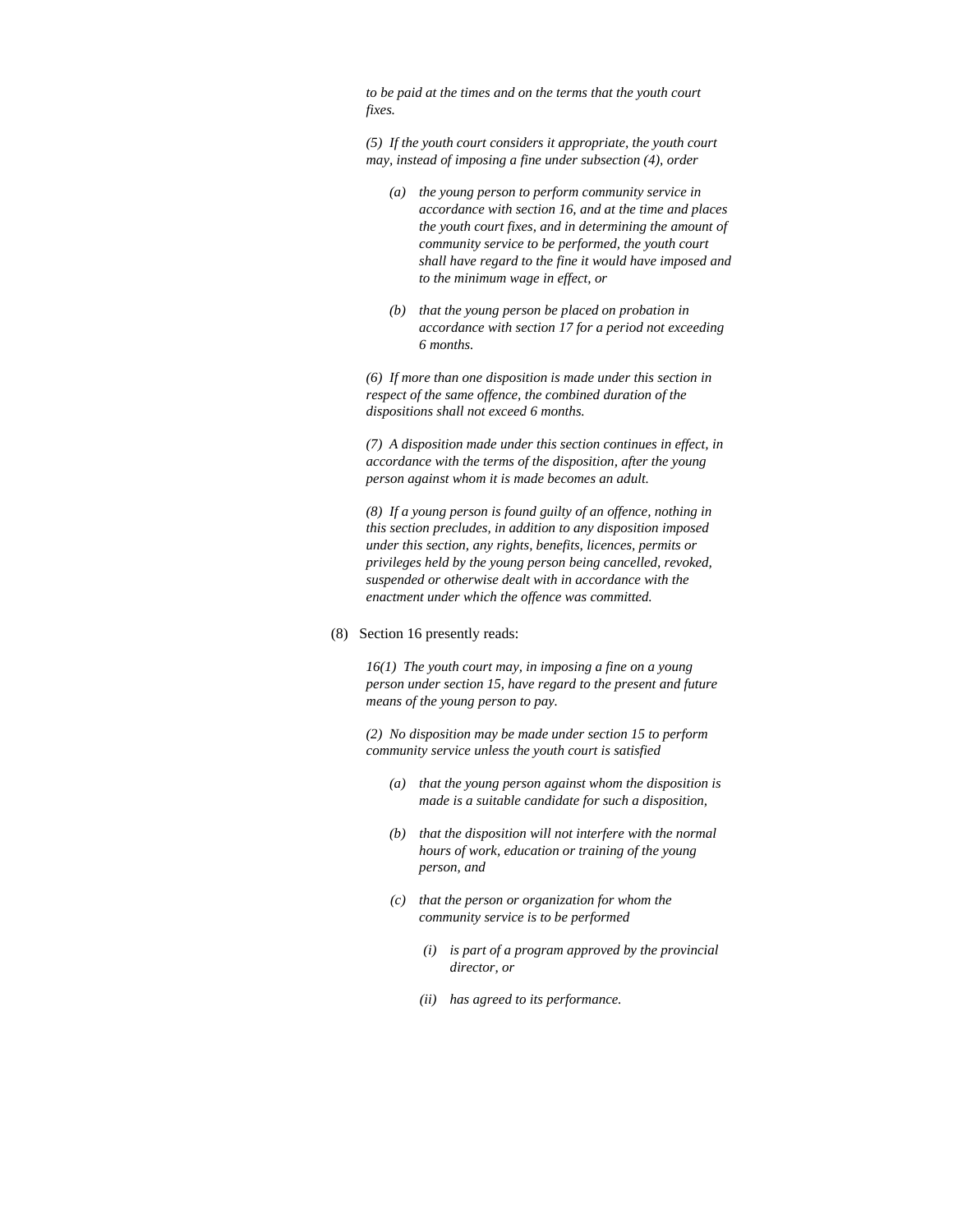*(3) No disposition may be made under section 15 to perform community service unless the service can be completed in 100 hours or less and within 6 months of the date of the disposition.* 

*(4) A youth court may, on application by or on behalf of the young person in respect of whom a disposition has been made under section 15(4) or (5), allow further time for the completion of the disposition.* 

(9) Section 17 presently reads:

*17(1) Where the disposition given under section 15 is a probation order, the following conditions shall be included in the order:* 

- *(a) that the young person bound by the probation order shall keep the peace and be of good behaviour, and*
- *(b) that the young person shall appear before the youth court when required by the youth court to do so.*

*(2) A probation order made under section 15 may include any one or more of the following conditions that the youth court considers appropriate:* 

- *(a) that the young person bound by the probation order report to and be under the supervision of the provincial director or a person designated by the provincial director or by the youth court;*
- *(b) that the young person remain in Alberta;*
- *(c) that the young person shall notify the clerk of the youth court, the provincial director or the youth worker assigned to the young person's case of any change in the young person's place of employment, education or training;*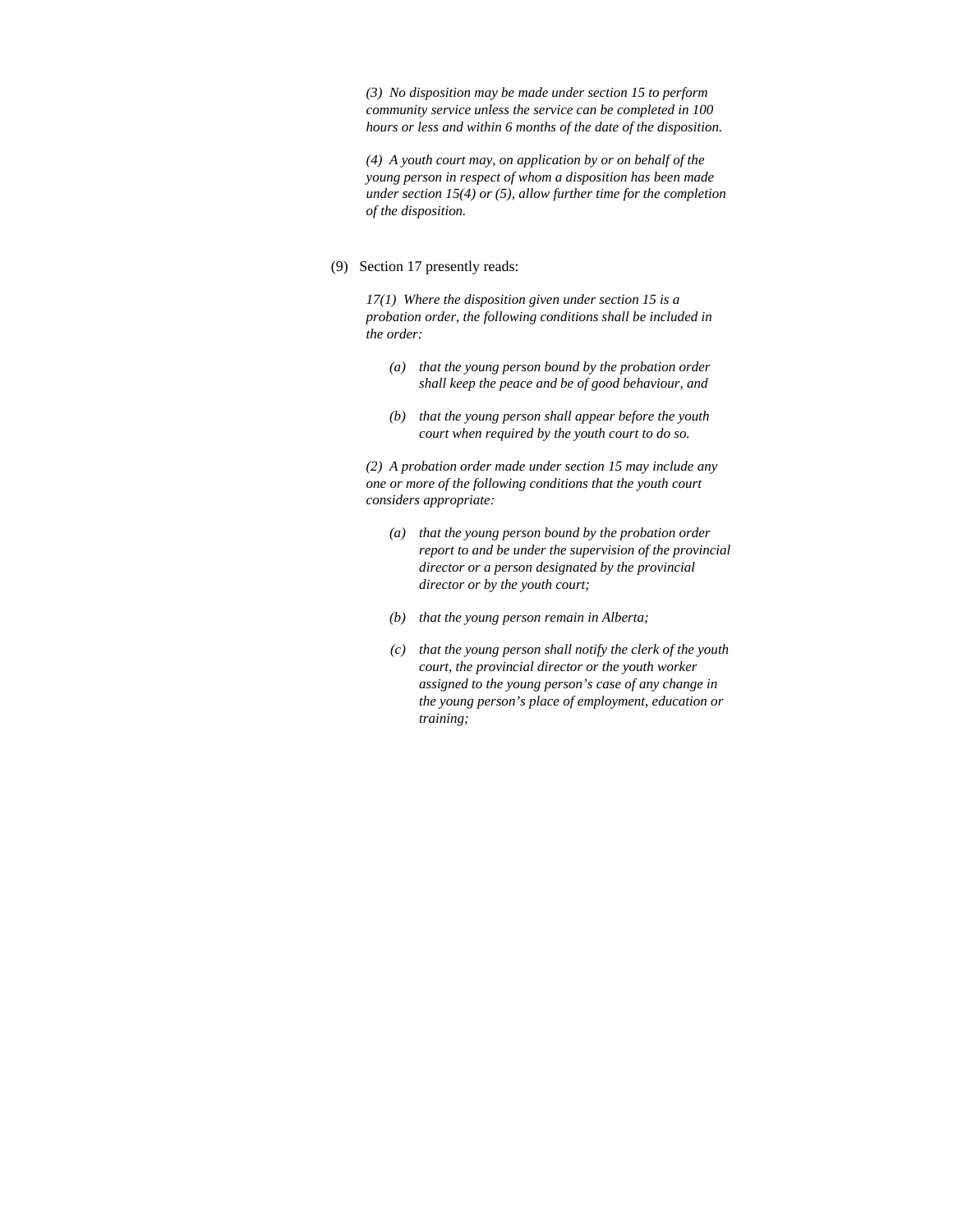- *(d) that the young person make reasonable efforts to obtain and maintain suitable employment;*
- *(e) that the young person attend school or any other place of education, training or recreation that is appropriate;*
- *(f) that the young person reside with a parent, or any other adult whom the court considers appropriate, who is willing to provide for the care and maintenance of the young person;*
- *(g) that the young person reside in a place that the provincial director specifies;*
- *(h) that the young person comply with any other conditions set out in the order that the court considers desirable, including conditions for securing the good conduct of the young person and for preventing the commission by the young person of other offences.*
- *(3) Where the youth court makes a probation order, it shall* 
	- *(a) cause the order to be read by or to the young person,*
	- *(b) explain or cause to be explained to the young person the purpose and effect of the order and ascertain that the young person understands it, and*
	- *(c) cause a copy of the order to be given to the young person and to a parent of the young person, if the parent is in attendance at the proceedings against the young person.*

*(4) If the youth court makes a probation order, it may give a copy of the order to a parent of the young person not in attendance at the proceedings against the young person if the parent is, in the opinion of the court, taking an active interest in the proceedings.* 

*(5) After a probation order has been read by or to a young person and explained to the young person pursuant to subsection (3), the young person shall endorse the order acknowledging that the young person has received a copy of the order and acknowledging the fact that it has been explained to the young person.* 

*(6) The failure of a young person to endorse a probation order pursuant to subsection (5) does not affect the validity of the order.* 

*(7) A probation order comes into force on the date on which the order is made.*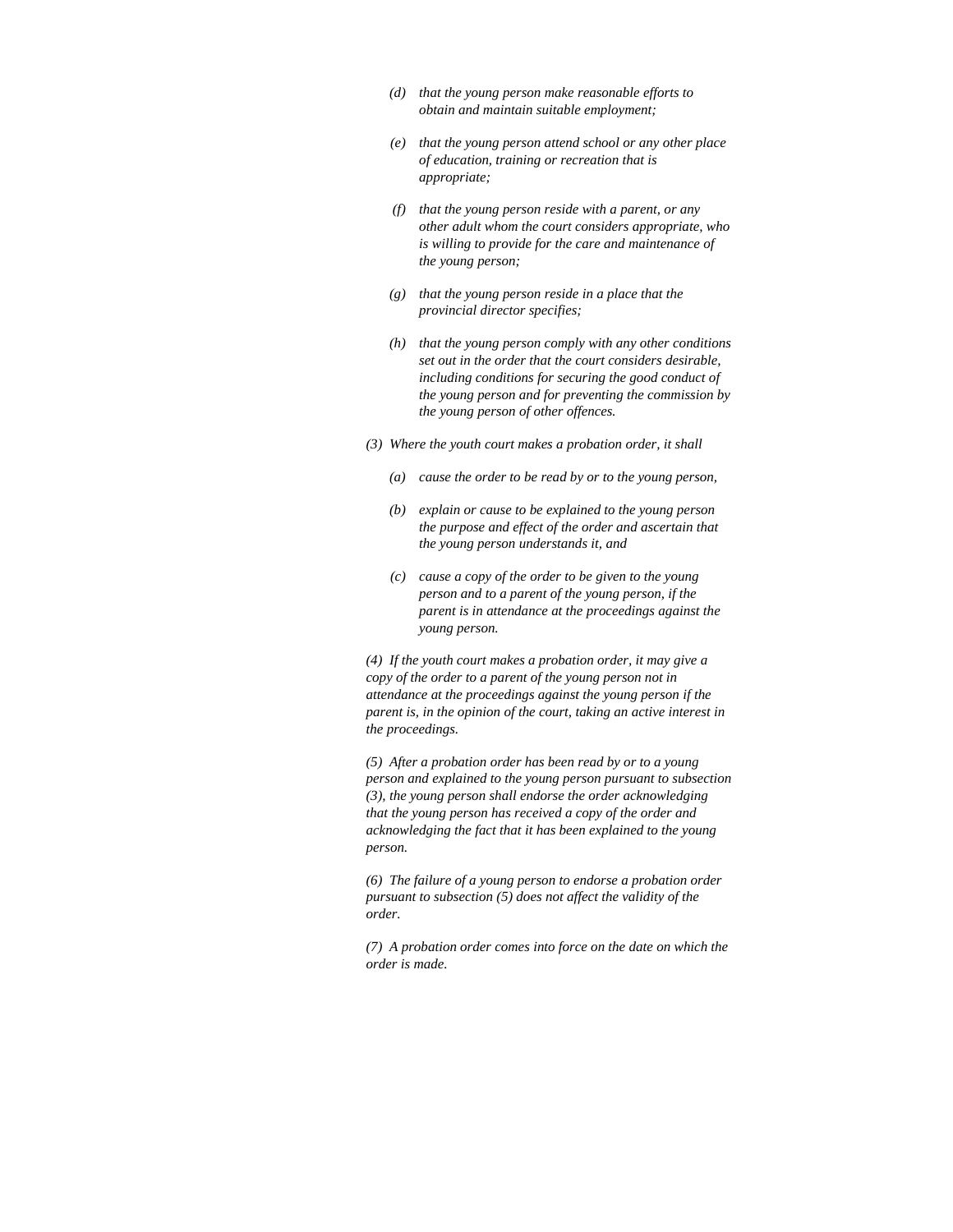*(8) A young person may be given notice to appear before the youth court pursuant to subsection (1)(b) orally or in writing.* 

*(9) If a young person to whom a notice to appear before the youth court pursuant to subsection (1)(b) is given in writing does not appear at the time and place named in the notice and it is proved that a copy of the notice was given to the young person, a youth court may issue a warrant to compel the appearance of the young person.* 

#### (10) Section 18 presently reads:

*18(1) If the youth court has made a disposition under section 15, the youth court shall, on the application of the young person, the young person's parent, the young person's spouse, if the young person is married, the Minister or the Minister's agent or the provincial director, made at any time prior to the expiration of the disposition, review the disposition if the court is satisfied that there are grounds for a review under subsection (2).* 

- *(2) A review of a disposition may be made under this section* 
	- *(a) on the ground that the circumstances that led to the disposition have changed materially,*
	- *(b) on the ground that the young person in respect of whom the review is to be made is unable to comply with or is experiencing serious difficulty in complying with the terms of the disposition,*
	- *(c) on the ground that the terms of the disposition are adversely affecting the opportunities available to the young person to obtain services, education, employment or training, or*
	- *(d) on any other grounds that the youth court considers appropriate.*

*(3) The youth court may require the provincial director to prepare a progress report on the performance of the young person since the disposition took effect.* 

*(4) A progress report may include information relating to the personal and family history and present environment of the young person as the provincial director considers advisable, and section 14(4) to (9) apply to a progress report.* 

*(5) No review of a disposition may be commenced until the time for an appeal against the disposition or the finding on which the disposition was based has expired and until all proceedings in respect of the appeal, if taken, have been completed or the appeal has been abandoned.* 

*(6) Where a review of a disposition is applied for under subsection (1), the person who applies for the review shall cause*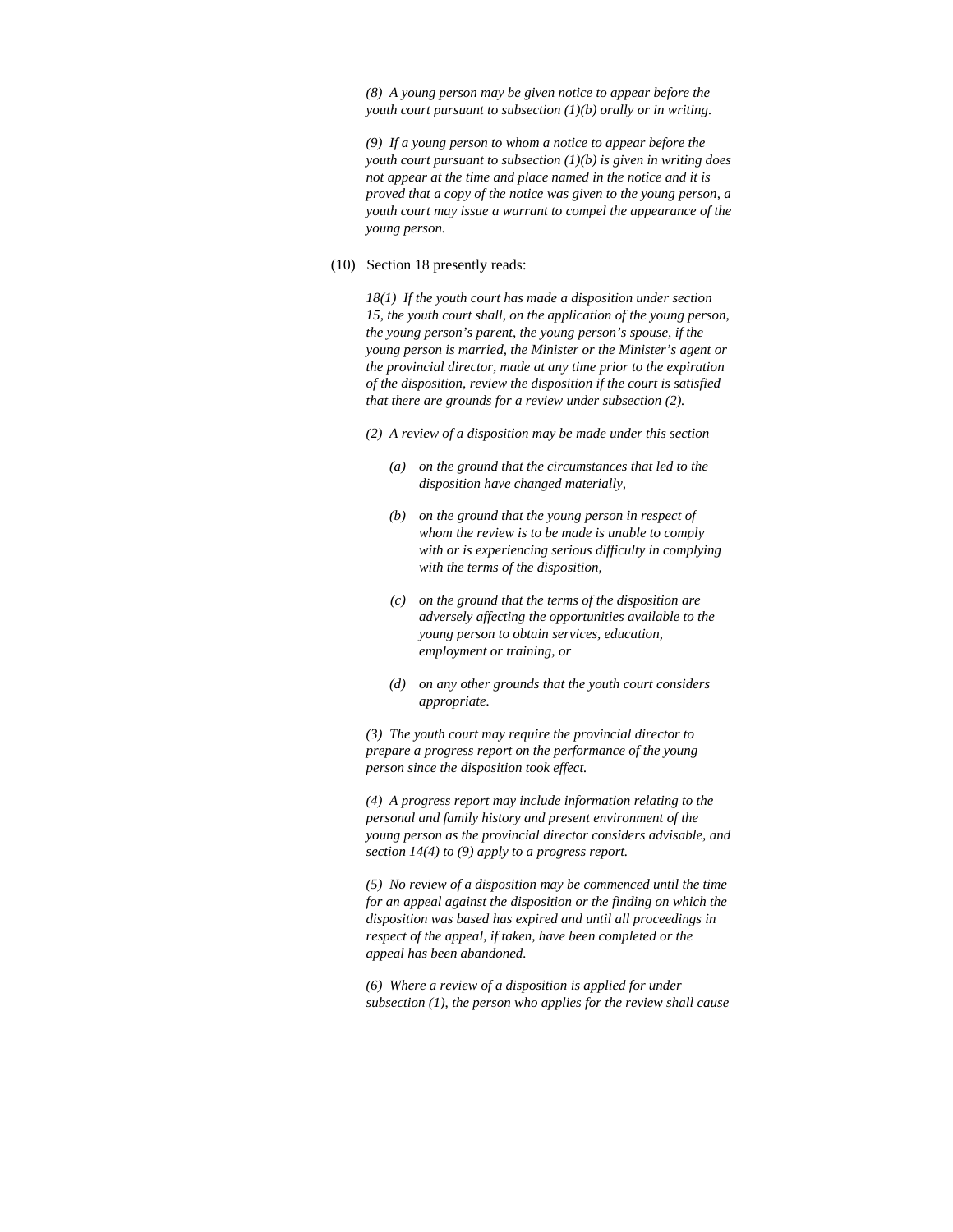*a written notice, as directed by rules of court applicable to the youth court, or, in the absence of rules on notice, at least 5 days' written notice of the review, to be given to the young person, the young person's parents, the young person's spouse, if the young person is married, the provincial director and the Minister or the Minister's agent.* 

*(7) A notice under subsection (6) may be served personally or may be sent by double registered mail.* 

*(8) A person entitled to notice under subsection (6) may waive the right to the notice.* 

*(9) If notice under subsection (6) is not given in accordance with this section, the youth court may* 

- *(a) adjourn the proceedings and order that the notice be given in the manner and to any persons that it directs, or*
- *(b) dispense with the notice where, in the opinion of the court, having regard to the circumstances, notice may be dispensed with.*

*(10) The youth court may, by summons or warrant, compel a young person in respect of whom a review is to be made under this section to appear before the youth court for the purposes of the review.* 

*(11) Subject to subsection (12), if a youth court reviews a disposition under this section, it may, after granting the young person, the young person's counsel, if any, the young person's parents, the young person's spouse, if the young person is married, the Minister or the Minister's agent and the provincial director an opportunity to be heard,* 

- *(a) confirm the disposition,*
- *(b) terminate the disposition and discharge the young person from any further obligation of the disposition, or*
- *(c) vary the disposition or make a new disposition set out in section 15, for a period of time not exceeding the remainder of the period of the earlier disposition, that the court considers appropriate in the circumstances.*

*(12) If, when the young person was found guilty of an offence in respect of which the review is being made, the young person was not liable to be committed into custody, the youth court may not, on review, commit the young person into custody.* 

*(13) Subject to subsection (14), no disposition made under subsection (11) may be more onerous than the remaining portion of the disposition reviewed.*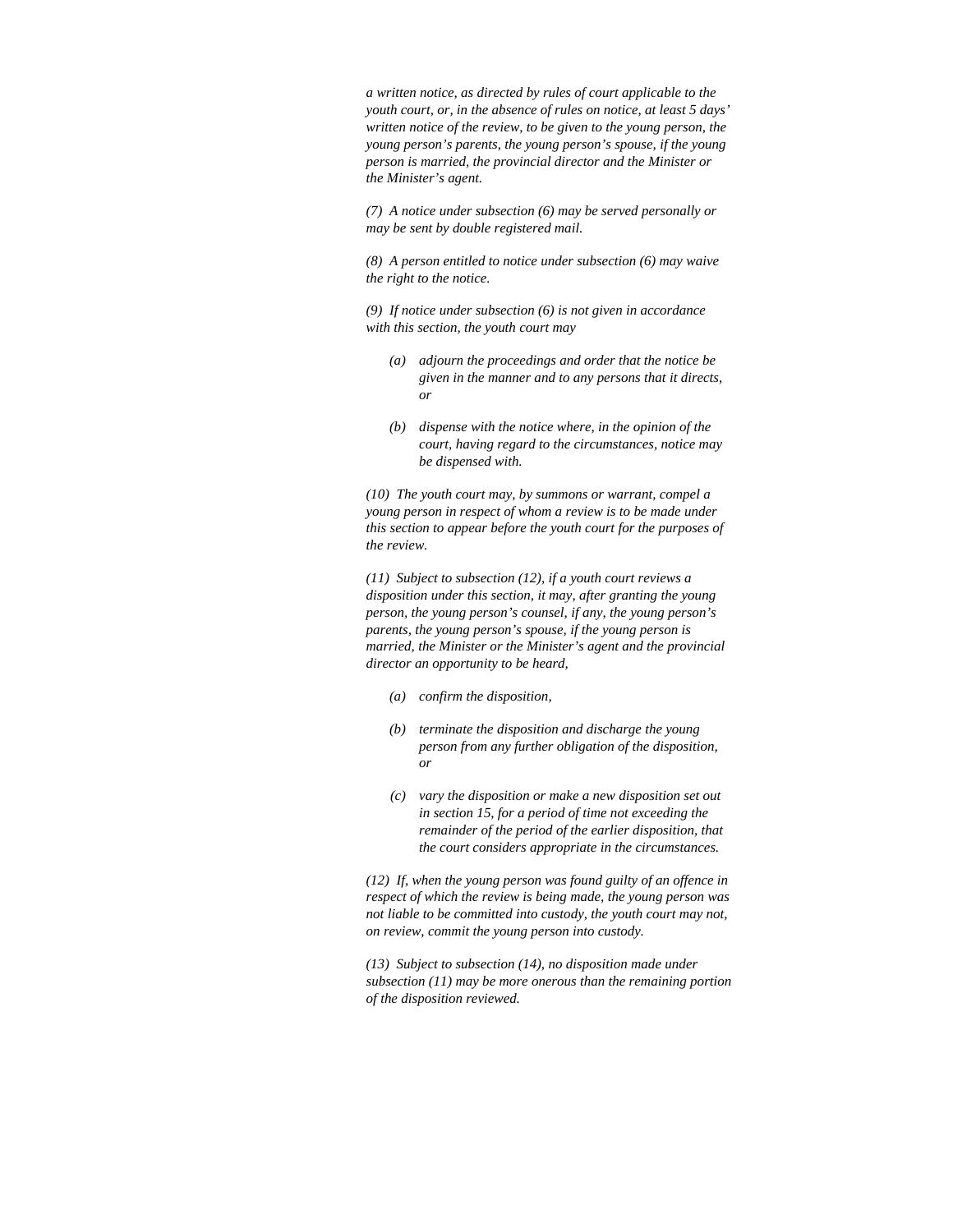*(14) If the court is satisfied that the young person requires more time to comply with an order to perform community service, the youth court may under this section extend the time within which the order to perform community service is to be complied with by a young person, but in no case shall the extension be for a period of time that expires more than 6 months after the date that the disposition was made under section 15.* 

*(15) Subject to this section, sections 15(2) and (3), 16 and 17 apply in respect of a disposition made under this section.* 

### (11) Section 19 presently reads:

*19(1) If proceedings have been commenced against a young person under Part 2 of the Provincial Offences Procedure Act and the young person makes a voluntary payment by cheque and the cheque is dishonoured on the grounds that no funds or insufficient funds were on deposit to the credit of the account in the institution on which the cheque was drawn, the conviction under section 26(2) of the Provincial Offences Procedure Act continues and is deemed to be a finding of guilt and the fine remains outstanding and is deemed to be a disposition under this Act.* 

*(2) The clerk shall give notice to the young person by ordinary mail at the young person's address for service that the cheque has been dishonoured, the conviction continues and the fine remains outstanding, and if the fine remains outstanding 15 days after the notice has been sent, the youth court may, by summons or warrant, compel the young person to appear before the youth court to show cause why a review of the fine pursuant to section 18 of this Act should not be made.* 

# (12) Section 20 presently reads:

*20(1) A person who wilfully fails or refuses to comply with a disposition or any term or condition of it is guilty of an offence.* 

*(2) Subject to subsection (3), a young person who is convicted of an offence under subsection (1) is liable to a disposition under section 15 or to be committed into custody for a period not exceeding 6 months or both.* 

*(3) A young person who was under 16 years of age when the young person committed an offence under subsection (1) is liable to a disposition under section 15 or to be committed into custody for a period not exceeding 14 days, or both, in respect of that offence, but if the offence arises from the failure or refusal to comply with a disposition that was made pursuant to a conviction for a breach of section 13(1) of the School Act, the young person is not liable to be committed into custody.*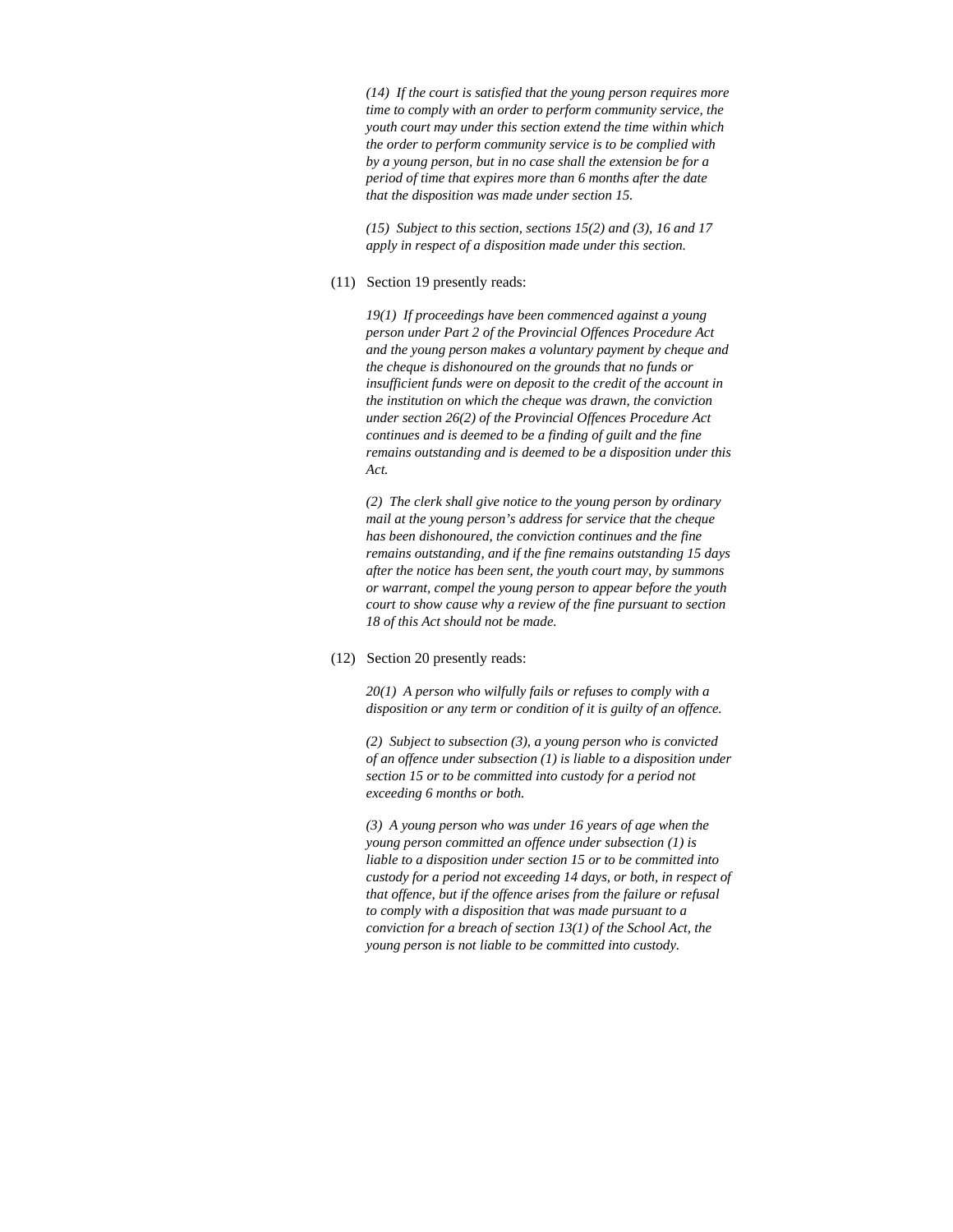(13) Section 21(1) presently reads:

*21(1) The provincial director may, subject to any terms or conditions that the provincial director considers appropriate, authorize a young person committed into custody pursuant to a disposition made under this Act* 

- *(a) to be temporarily released for a period not exceeding 15 days where, in the provincial director's opinion, it is necessary or desirable that the young person be absent, with or without escort,* 
	- *(i) for medical, compassionate or humanitarian reasons, or*
	- *(ii) for the purpose of rehabilitation or re-integration into the community, or*
- *(b) to be released from custody on the days and during the hours the provincial director specifies in order that the young person may* 
	- *(i) attend school or any other educational or training institution,*
	- *(ii) obtain or continue employment or perform domestic or other duties required by the young person's family, or*
	- *(iii) participate in a program specified by the provincial director that, in the provincial director's opinion, will enable the young person to better carry out the young person's employment or improve the young person's education or training.*
- (14) Section 22 presently reads:

*22(1) If a disposition has been made in respect of a young person and the young person or a parent with whom the young person resides is or becomes a resident of a reciprocating province or territory, a youth court judge in Alberta may, on the application of the Minister or the Minister's agent or on the application of the young person or the young person's parent or, if the young person is married, the young person's spouse, with the consent of the Minister or the Minister's agent, transfer the*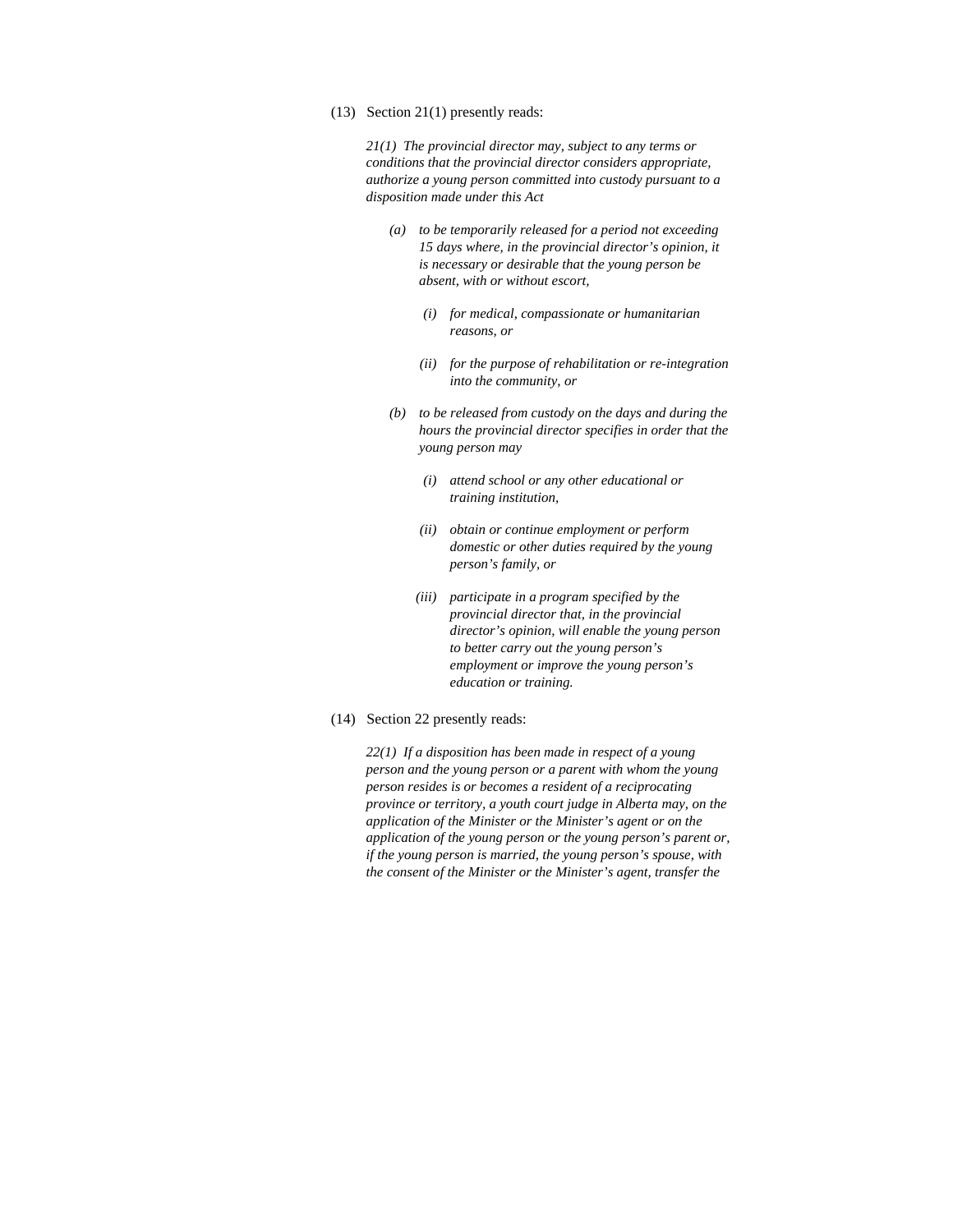*disposition and the appropriate portion of the record to the appropriate Minister in the reciprocating province or territory.* 

*(2) No disposition may be transferred from Alberta to a reciprocating province or territory under this section until the time for an appeal against the disposition or the finding on which the disposition was based has expired or until all proceedings in respect of an appeal, if taken, have been completed or the appeal has been abandoned.* 

*(3) When a disposition has been made against a young person by a youth court in a reciprocating province or territory and a certified copy of the disposition has been transmitted by the proper officer of the reciprocating province or territory to the Minister, the Minister shall send the certified copy of the disposition for registration to the proper officer of the youth court in Alberta and on its receipt the order shall be registered.* 

*(4) A disposition registered under subsection (3) has, from the date of its registration, the same force and effect as, and, subject to this Act, all proceedings may be taken on it as if it had been, a disposition originally obtained in the youth court in which it is so registered, and the youth court has power to enforce, review and vary the order accordingly.* 

#### (15) Section 23 presently reads:

*23 An appeal lies under this Act from a finding of guilt, an order dismissing an information or a disposition made under section 15 or 18 in the same manner as if the finding of guilt were a conviction, the order dismissing the information were an order dismissing the information or the disposition were a sentence, in proceedings in ordinary court pursuant to the Provincial Offences Procedure Act.* 

## (16) Section 24 presently reads:

*24(1) Subject to section 33, no person shall publish by any means any report* 

- *(a) of an offence committed or alleged to have been committed by a young person, or*
- *(b) of a hearing, adjudication, disposition or appeal concerning a young person who committed or is alleged to have committed an offence*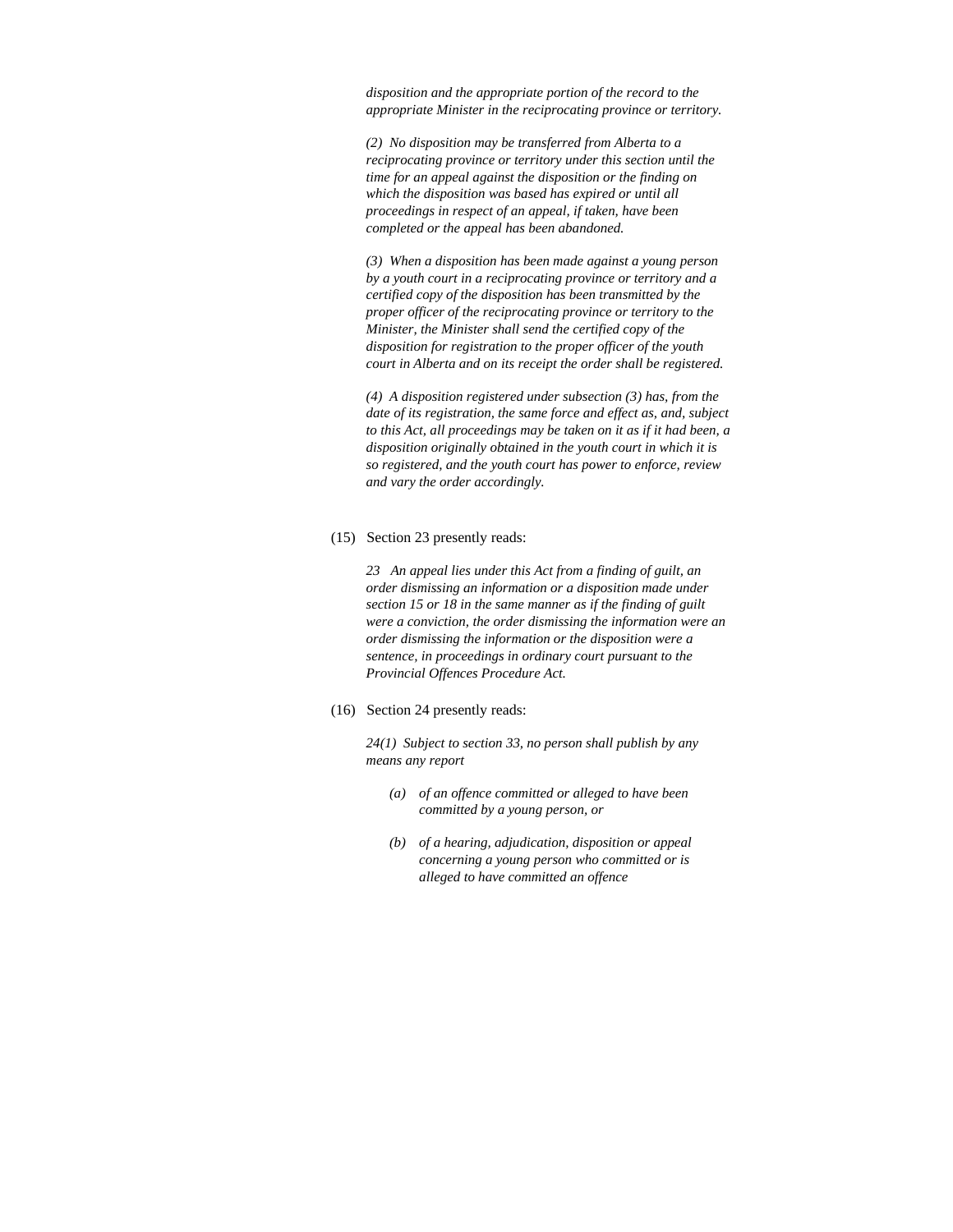*in which the name of the young person, a child or a young person who is a victim of the offence or a child or a young person who appeared as a witness in connection with the offence, or in which any information serving to identify the young person or child, is disclosed.* 

*(2) Subsection (1) does not apply in respect of the disclosure of information in the course of the administration of justice where it is not the purpose of the disclosure to make the information known in the community.* 

*(3) A youth court judge may, on the application of any young person or child referred to in subsection (1), make an order permitting any person to publish a report in which the name of that young person or child, or information serving to identify that young person or child, would be disclosed, if the youth court judge is satisfied that the publication of the report would not be contrary to the best interests of that young person or child.* 

*(4) A person who contravenes subsection (1) is guilty of an offence.* 

(17) Section 25 presently reads:

*25(1) Subject to subsection (2), if the youth court is of the opinion that* 

- *(a) evidence or information presented to the youth court may be seriously injurious or seriously prejudicial to* 
	- *(i) the young person who is being dealt with in the proceedings,*
	- *(ii) a child or young person who is a witness in the proceedings, or*
	- *(iii) a child or young person who is aggrieved by or the victim of the offence charged in the proceedings,*
- *or* 
	- *(b) it is in the interest of public morals, the maintenance of order or the proper administration of justice to exclude any or all members of the public from the courtroom,*

*the youth court may exclude any person from all or part of the proceedings if the youth court considers that person's presence to be unnecessary to the conduct of the proceedings.* 

*(2) The youth court may not, pursuant to subsection (1), exclude from proceedings under this Act* 

 *(a) the Minister or the Minister's agent,*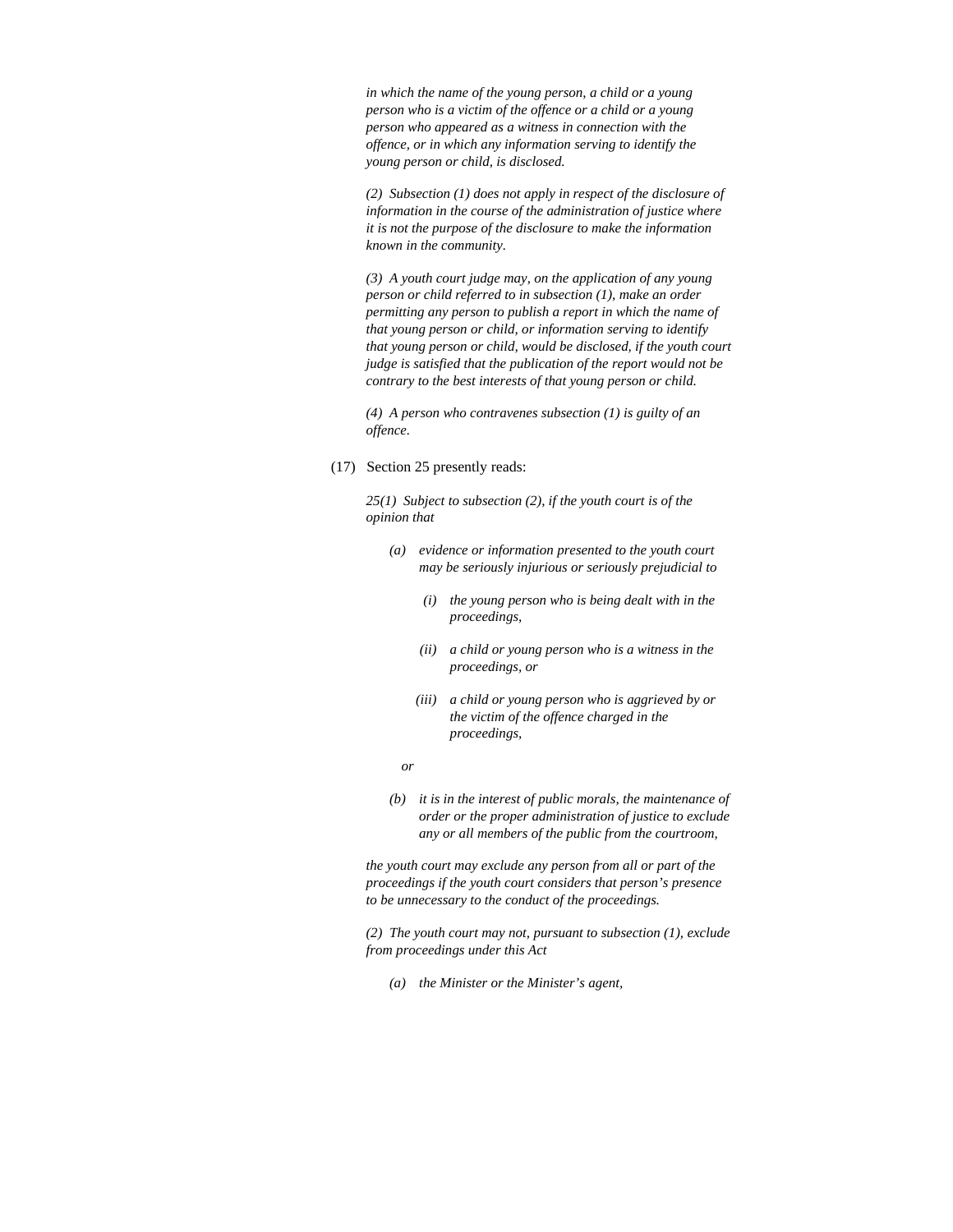- *(b) subject to section 14(7), the young person who is being dealt with in the proceedings, the young person's parent, the young person's spouse, if any, or the young person's counsel, if any,*
- *(c) the provincial director, or*
- *(d) the youth worker to whom the young person's case has been assigned.*

*(3) The youth court, after it has found a young person guilty of an offence or during a review of a disposition under section 18 may, in its discretion, exclude from the youth court any person other than* 

- *(a) subject to section 650 of the Criminal Code (Canada) and section 14(7) of this Act, the young person,*
- *(b) the young person's counsel, if any,*
- *(c) the provincial director,*
- *(d) the youth worker to whom the young person's case is assigned, or*
- *(e) the Minister or the Minister's agent,*

*when any information is being presented to the youth court the knowledge of which may, in the opinion of the youth court, be seriously injurious or seriously prejudicial to the young person.* 

#### (18) Section 26 presently reads:

*26(1) The youth court has the same power, jurisdiction and authority to deal with and impose punishment for contempt against the court as may be exercised by the Provincial Court.* 

*(2) The youth court has jurisdiction in respect of every contempt of court committed by an adult against the youth court in the face of the youth court including proceedings under section 708 of the Criminal Code (Canada).* 

*(3) Where the youth court or any other court finds a young person guilty of contempt of court, it may make any one or more of the dispositions set out in section 15, but no other disposition or sentence.* 

*(4) A finding of guilt under this section for contempt of court or a disposition made in respect of it may be appealed in accordance with section 23.*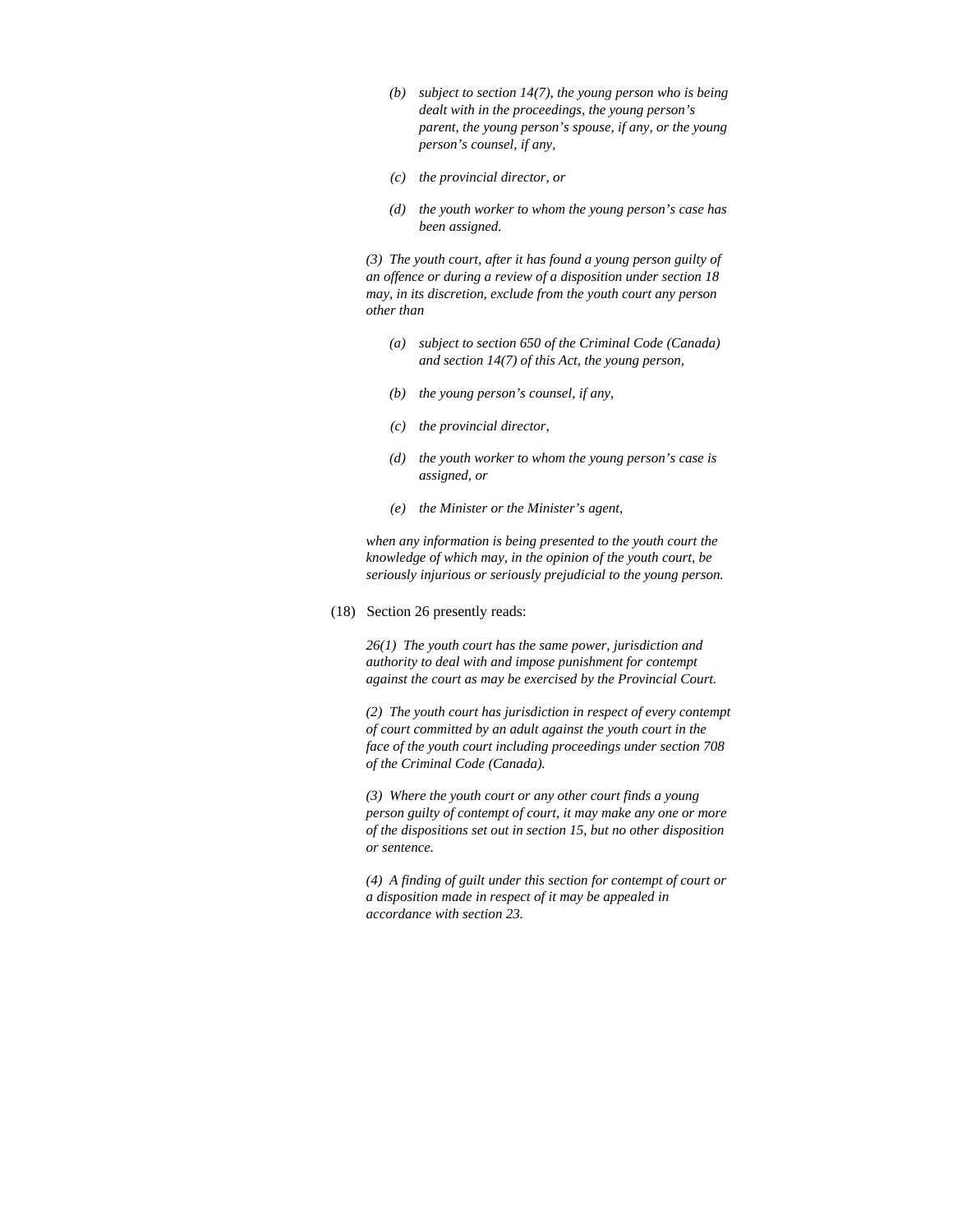#### (19) Section 32 presently reads:

*32(1) Subject to this section, the law relating to the admissibility of statements made by persons accused of committing offences applies in respect of young persons.* 

*(2) No oral or written statement given by a young person to a peace officer or other person who is, in law, a person in authority is admissible against the young person unless* 

- *(a) the statement was voluntary,*
- *(b) the person to whom the statement was given has, before the statement was made, clearly explained to the young person, in language appropriate to the young person's age and understanding, that* 
	- *(i) the young person is under no obligation to give a statement,*
	- *(ii) any statement given by the young person may be used as evidence in proceedings against the young person,*
	- *(iii) the young person has the right to consult another person in accordance with clause (c), and*
	- *(iv) any statement made by the young person is required to be made in the presence of the person consulted, unless the young person desires otherwise,*
- *(c) the young person has, before the statement was made, been given a reasonable opportunity to consult with counsel or a parent, or in the absence of a parent, an adult relative, or in the absence of a parent and an adult relative, any other appropriate adult chosen by the young person, and*
- *(d) where the young person consults any person pursuant to clause (c), the young person has been given a reasonable opportunity to make the statement in the presence of that person.*

*(3) The requirements set out in subsection (2)(b), (c) and (d) do not apply in respect of oral statements if they are made spontaneously by the young person to a peace officer or other*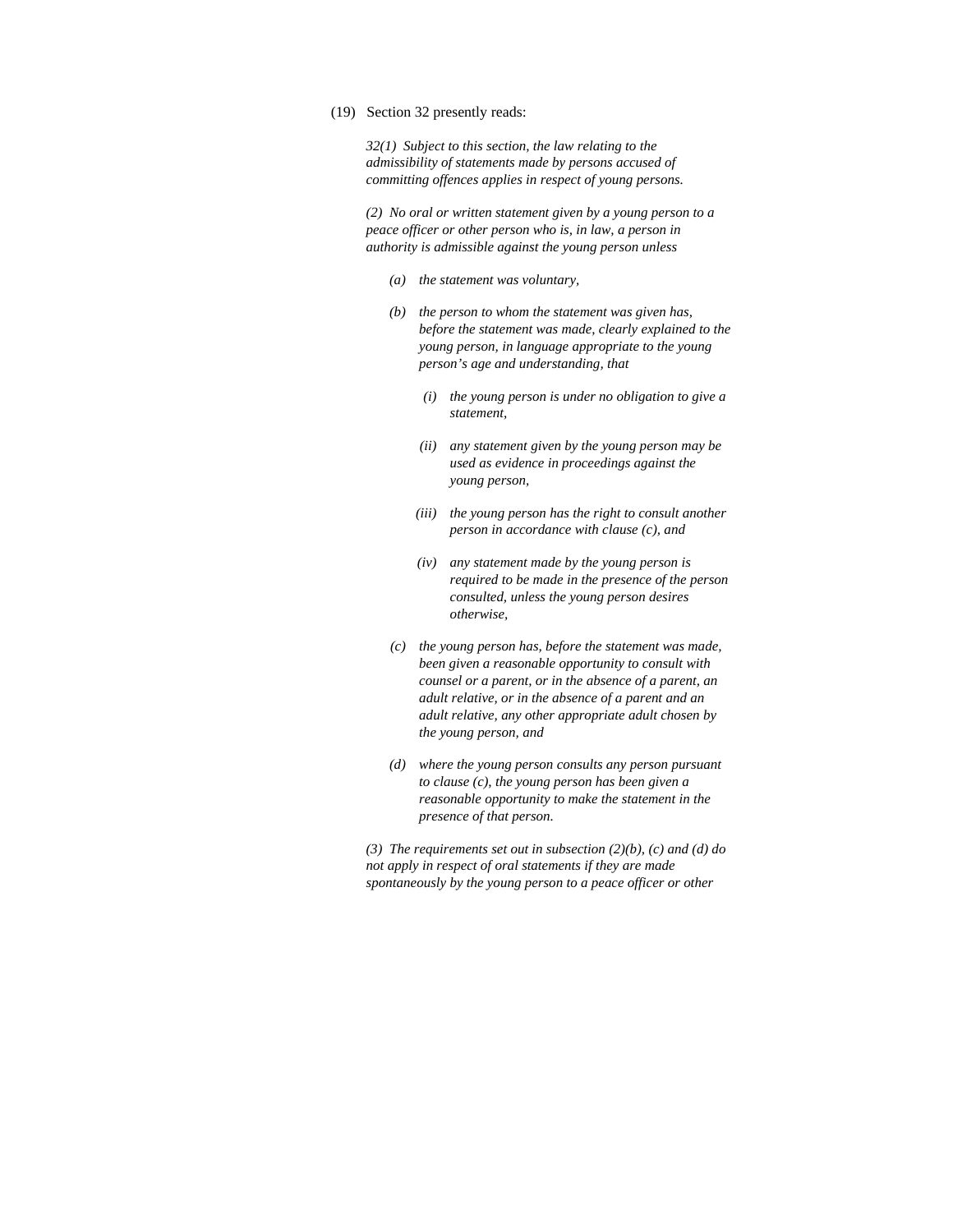*person in authority before that peace officer or other person has had a reasonable opportunity to comply with those requirements.* 

*(4) A young person may waive the young person's rights under subsection (2)(c) or (d) but the waiver shall be made in writing and shall contain a statement signed by the young person that the young person has been apprised of the right that the young person is waiving.* 

*(5) A youth court judge may rule inadmissible in any proceedings under this Act a statement given by the young person in respect of whom the proceedings are taken if the young person satisfies the judge that the statement was given under duress imposed by any person who is not, in law, a person in authority.* 

*(6) For the purposes of this section, an adult consulted pursuant to subsection (2)(c) is, in the absence of evidence to the contrary, deemed not to be a person in authority.* 

(20) Section 33 presently reads in part:

*33(1) Every clerk of the youth court may keep records of every proceeding arising under this Act that comes before the youth court.* 

*(3) A record kept pursuant to subsection (1) shall, during the course of proceedings and during the term of any disposition made, be made available on request for inspection to* 

- *(a) counsel, if any, for, or a parent of, the young person to whom it relates;*
- *(b) the provincial director;*
- *(c) a judge who hears an appeal on the proceeding;*
- *(d) the Minister or the Minister's agent, or any person authorized in writing by the Minister.*
- (21) Section 34 presently reads:

*34 When the Lieutenant Governor in Council is satisfied that reciprocal provisions are made or will be made by a province or territory for the enforcement of dispositions made in Alberta, the Lieutenant Governor in Council may by order declare it to be a reciprocating province or territory for the purposes of this Act.* 

(22) Change in youth court references.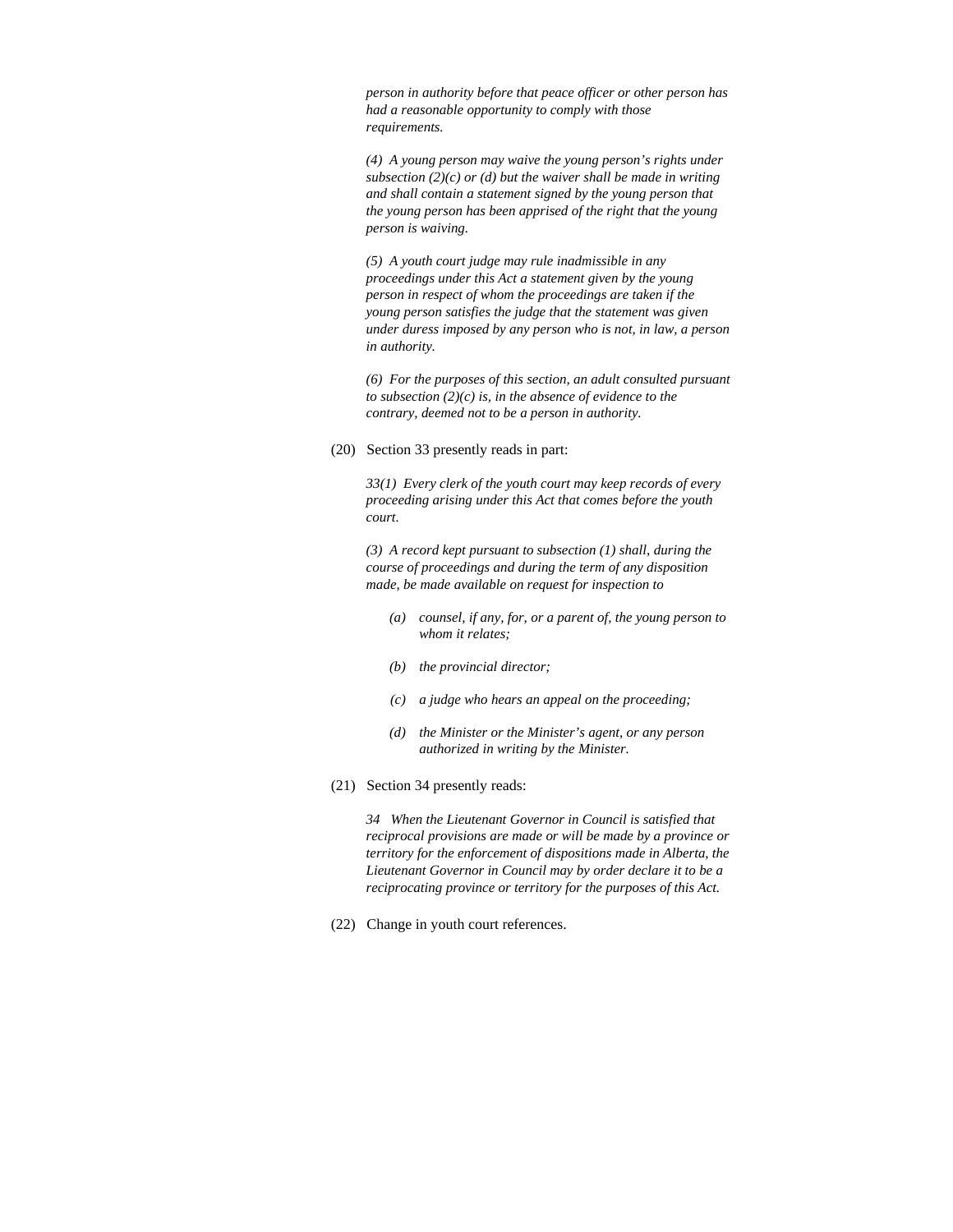(23) Change in youth court reference.

(24) Transitional.

(25) Amends chapter A-4.5 of the Statutes of Alberta, 2002. Section 82(1) presently reads:

*82(1) The Young Offenders Act is amended by this section.* 

(26) Amends chapter C-29 of the Revised Statutes of Alberta 2000. Section 1 presently reads in part:

- *1 In this Act,* 
	- *(d) "inmate" means a person lawfully detained or confined in a correctional institution or otherwise held in lawful custody but does not include a young person, as defined in the Young Offenders Act or the Young Offenders Act (Canada) in respect of whom no order has been made under section 16 of the Young Offenders Act (Canada);*

(27) Amends chapter E-1 of the Revised Statutes of Alberta 2000. Section 45(c) presently reads: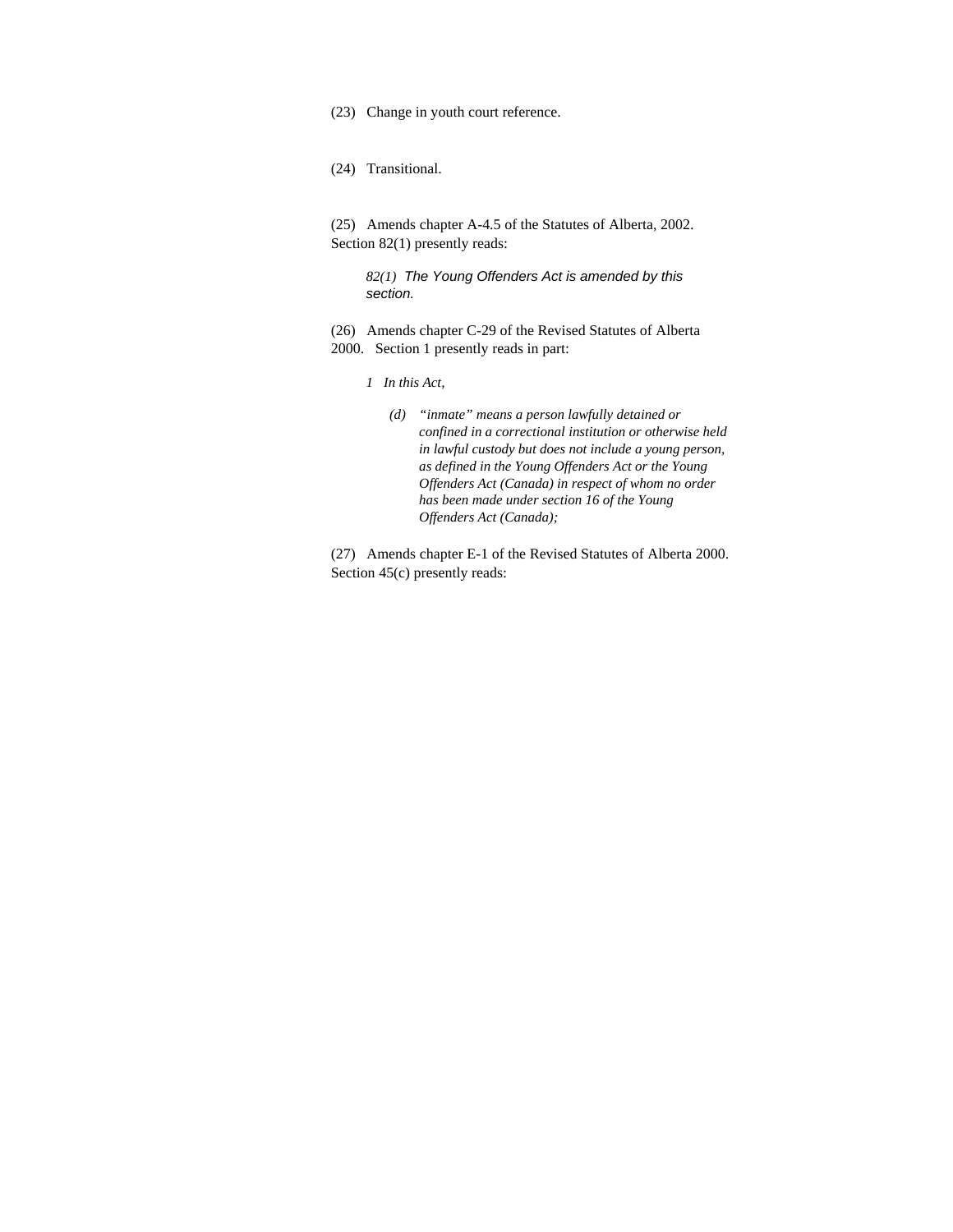- *45 The following persons are not eligible to vote at an election:* 
	- *(c) persons who have been convicted of offences and on polling day are serving their sentences in a correctional institution under the Corrections Act, in a penitentiary under the Corrections and Conditional Release Act (Canada), in a place of custody under the Young Offenders Act or the Young Offenders Act (Canada) or in any other similar institution outside Alberta, excluding persons sentenced to terms of imprisonment of 10 days or less or for the non-payment of fines.*
- (28) Amends chapter P-31 of the Revised Statutes of Alberta 2000. Sections 10, 11 and 12 presently read:
	- *10 In this Part,* 
		- *(a) "child in need of protective services" means a child in need of protective services under the Child Welfare Act;*
		- *(b) "young person" has the same meaning as in the Young Offenders Act or the Young Offenders Act (Canada), as the case may be.*

*11 The Court is a youth court within the meaning of and for the purposes of the Young Offenders Act and the Young Offenders Act (Canada), and has all the powers vested in a youth court under those Acts.* 

*12 Each judge of the Court of Queen's Bench is by virtue of the judge's office a judge of The Provincial Court of Alberta for the purpose of hearing matters that come under the Young Offenders Act and the Young Offenders Act (Canada).* 

(29) Amends chapter S-3 of the Revised Statutes of Alberta 2000. Sections 1(2)(e) and 44(7)(b) presently read:

*1(2) For the purposes of subsection (1)(q), the parent is* 

 *(e) notwithstanding clauses (a) to (d), the Minister of Justice and Attorney General if the student is in custody under the Corrections Act, the Corrections and Conditional Release Act (Canada), the Young Offenders Act or the Young Offenders Act (Canada).* 

*44(7) The following students are resident students of the Government:* 

 *(b) a student in custody under the Corrections Act, the Corrections and Conditional Release Act (Canada), the Young Offenders Act (Canada) or the Young Offenders Act who resides in an institution or a group home*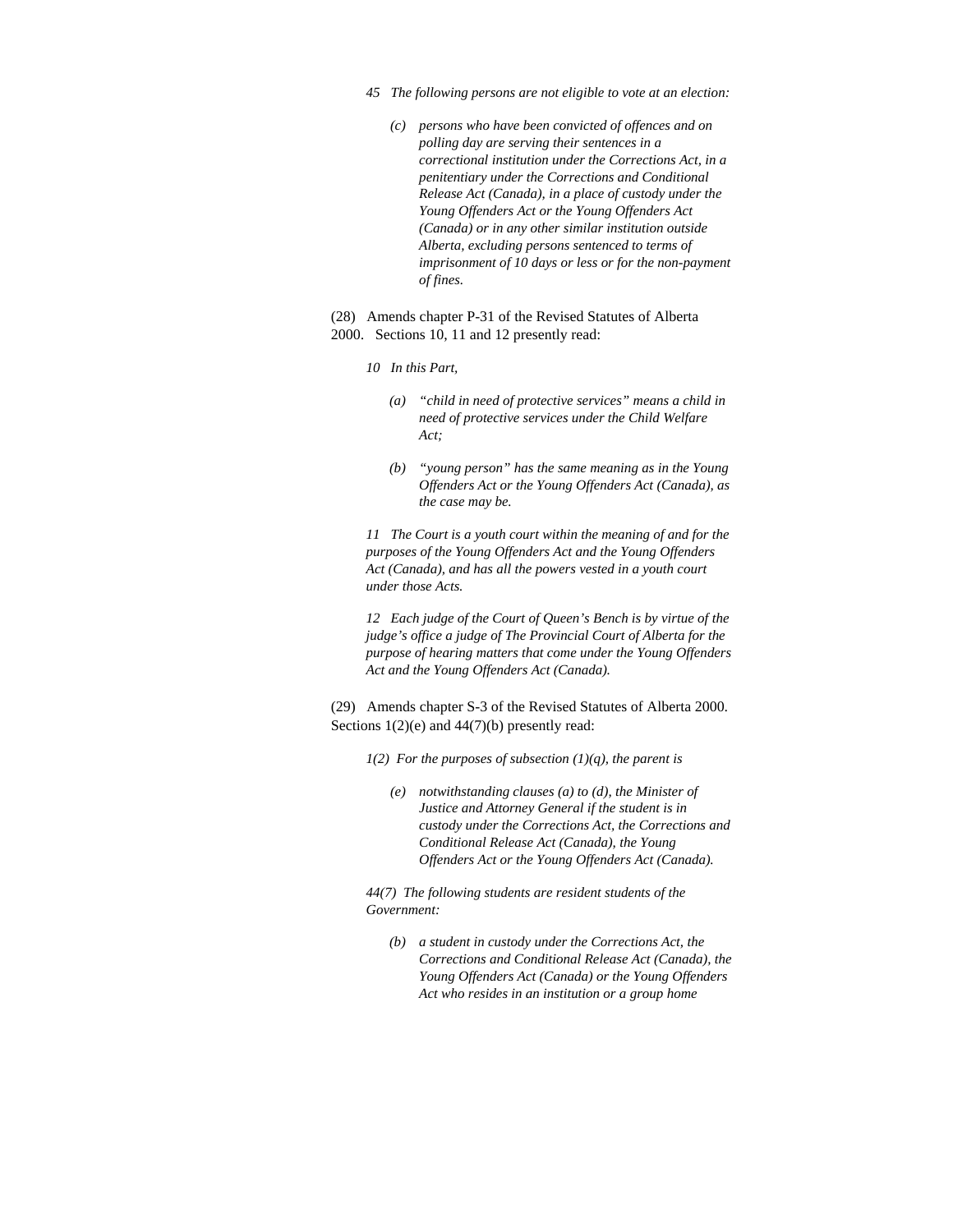*prescribed by the Minister as an institution or a group home to which this clause applies;* 

(30) Amends chapter T-6 of the Revised Statutes of Alberta 2000. Section 9(1) presently reads:

*9(1) Notwithstanding anything in the Young Offenders Act, when a court* 

- *(a) finds a young person guilty of an offence under this Act,*
- *(b) finds a young person guilty of an offence to which section 83, 84, 86, 87, 89 or 173 applies,*
- *(c) makes a judgment for damages arising out of a motor vehicle accident, or*
- *(d) makes any other order under this Act,*

*the clerk or registrar of the court shall, on the request of the Registrar, immediately forward to the Registrar a certified copy of the order, judgment, conviction, absolute discharge or conditional discharge or a transcript or certificate of it in a form prescribed by the Registrar.* 

(31) Amends chapter V-3 of the Revised Statutes of Alberta 2000. Section  $4(1)$  presently reads:

*4(1) Subject to the limits imposed by the availability of resources, enactments, including the Young Offenders Act and the Young Offenders Act (Canada), and other limits that are reasonable in the circumstances of each case, a victim, on request and at the earliest opportunity, is to be provided with information by the person or agency that has the information with respect to the case, on* 

- *(a) the status of the police investigation and any prosecution that results from that investigation, if the information does not harm a law enforcement matter nor harm investigative techniques and procedures currently used, or likely to be used, in law enforcement;*
- *(b) the role of the victim and of the other persons involved in the prosecution of the offence;*
- *(c) court procedures;*